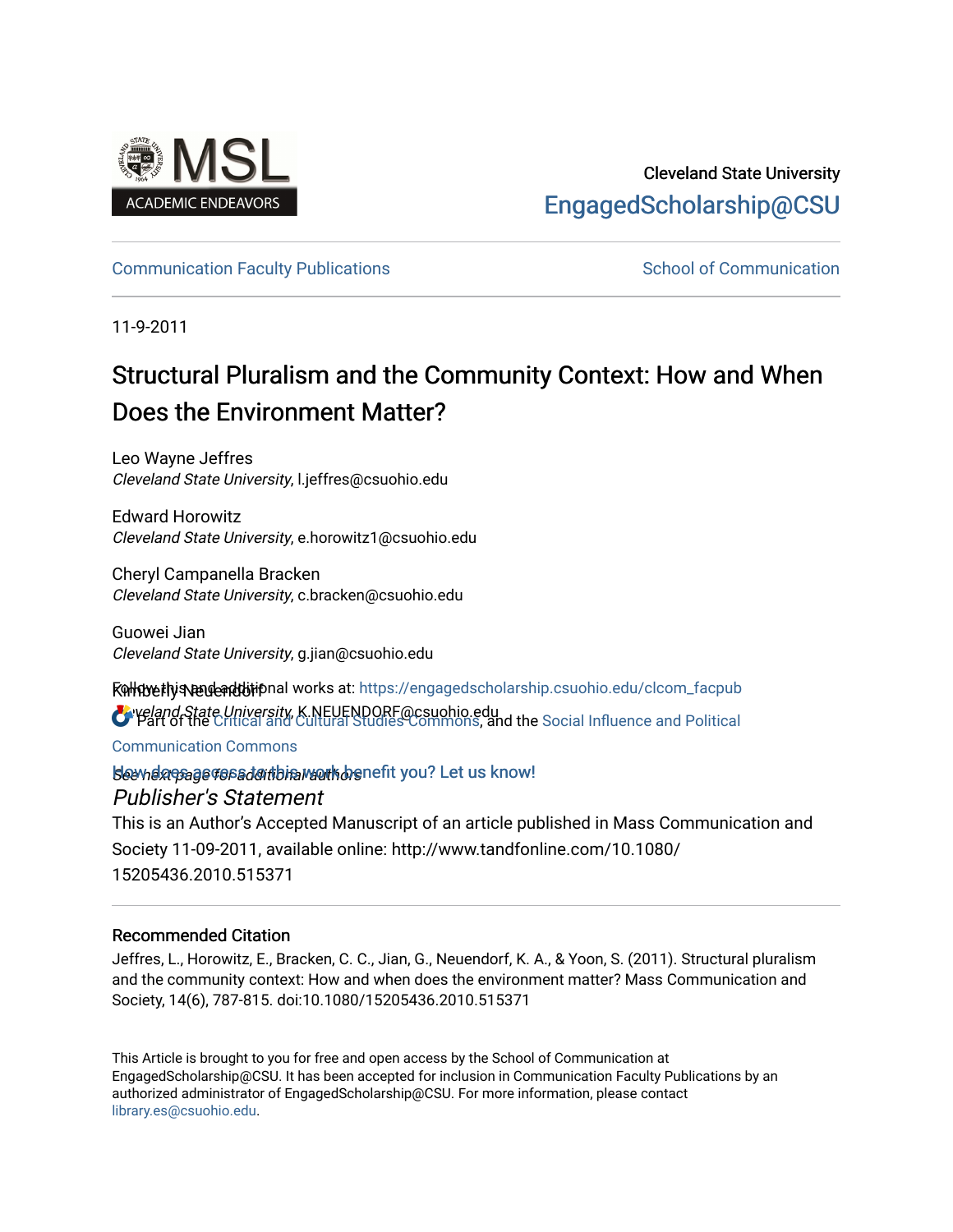# Authors

Leo Wayne Jeffres, Edward Horowitz, Cheryl Campanella Bracken, Guowei Jian, Kimberly Neuendorf, and Sukki Yoon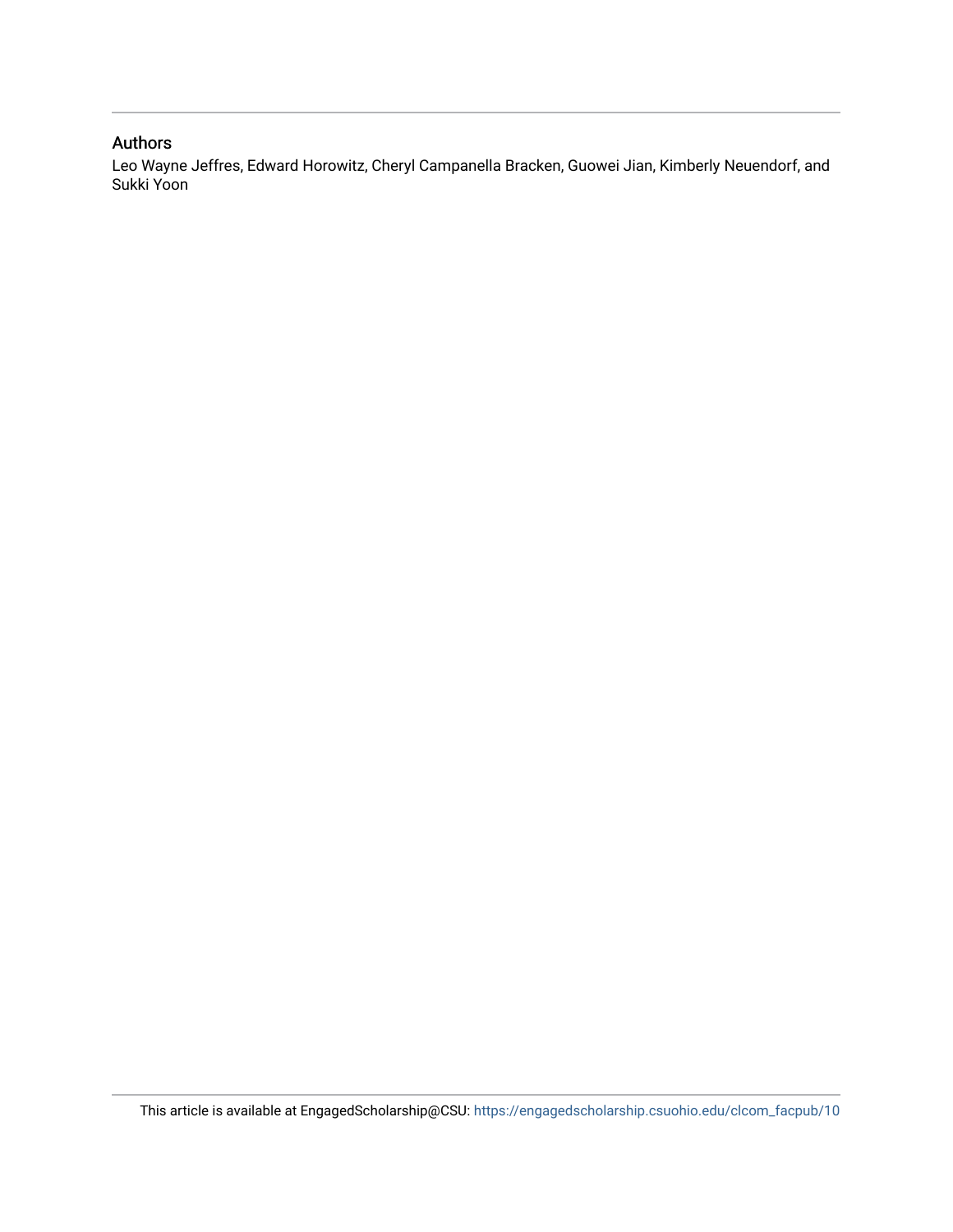# Structural Pluralism and the Community Context: How and When Does the Environment Matter?

Leo Jeffres, Edward Horowitz, Cheryl C. Bracken, Guowei Jian, and Kimberly A. Neuendorf

> School of Communication Cleveland State University

# Sukki Yoon

Department of Marketing Bryant University

Leo W. Jeffres (Ph.D., University of Minnesota, 1976) is a Professor in the School of Communication at Cleveland State University. His research interests include neighborhoods and urban communication systems, communication technologies and media effects. Most recently he has focused on creation of the Urban Communication Audit and the concept of ''communication capital'' and its relationship to community involvement.

Edward Horowitz (Ph.D., University of Wisconsin, 2001) is an Associate Professor in the School of Communication at Cleveland State University. His research interests include political communication, civic engagement and socialization.

Cheryl C. Bracken (Ph.D., Temple University, 2000) is an Associate Professor in the School of Communication at Cleveland State University. Her research interests include psychological processing of media content, presence and communication technologies.

Guowei Jian (Ph.D., University of Colorado, 2003) is an Associate Professor in the School of Communication at Cleveland State University. His research interests include work and political participation, organizational change, information and communication technologies at work, and intercultural communication.

Kimberly A. Neuendorf (Ph.D., Michigan State University, 1982) is a Professor in the School of Communication at Cleveland State University. Her research interests include media and race/ethnicity, new media technologies, and affective correlates of media use.

Sukki Yoon (Ph.D., University of Illinois, 2005) is an Assistant Professor in the Department of Marketing at Bryant University. His research interests include advertising and communication.

Correspondence should be addressed to Leo Jeffres, School of Communication, Cleveland State University, MU253, Cleveland, OH 44115. E-mail: l.jeffres@csuohio.edu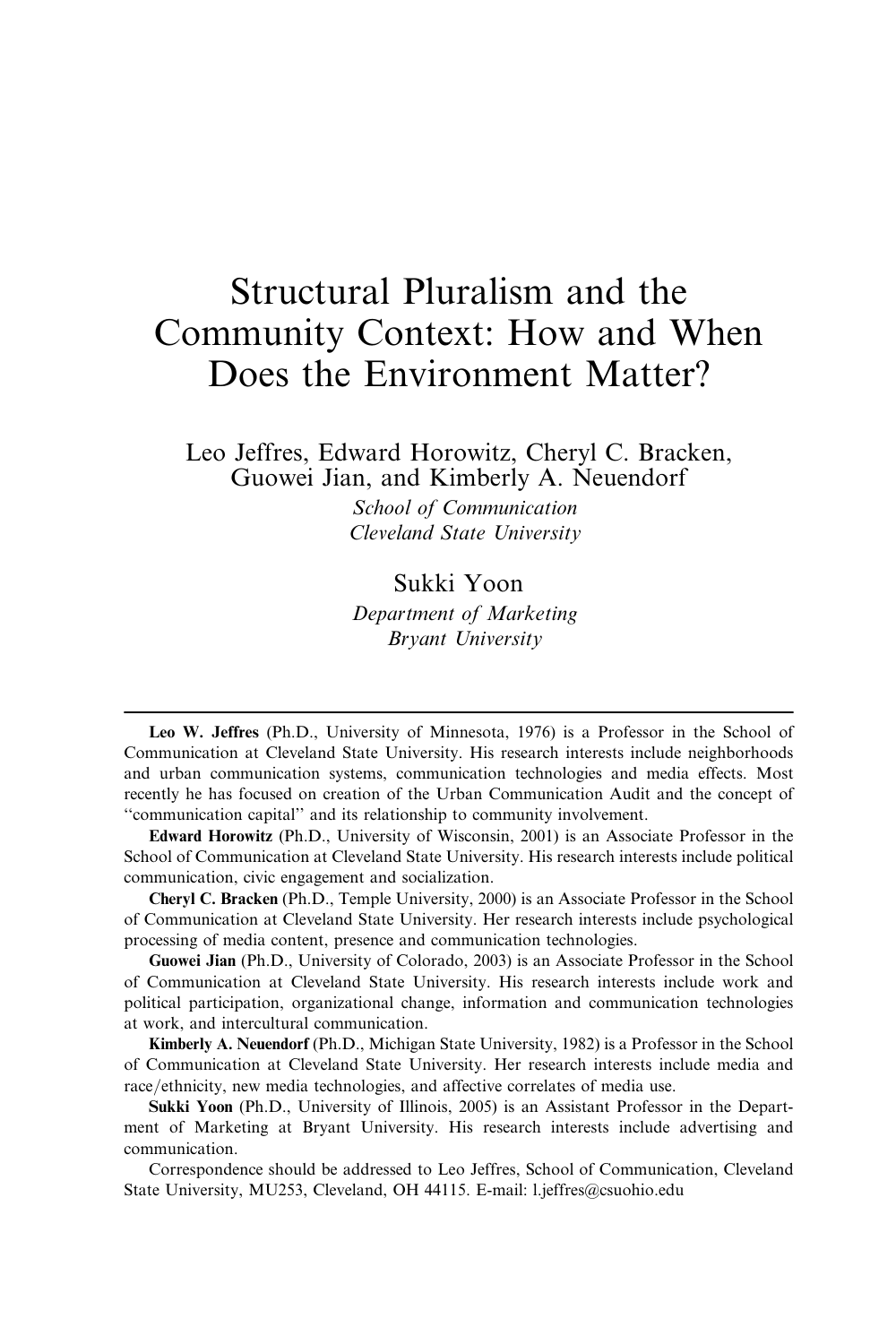Several long-standing theories intersect in discussing the impact of community characteristics and of the mass media. The structural pluralism model popularized by Tichenor and his colleagues says that social structure influences how mass media operate in communities because they respond to how power is distributed in the social system, whereas the linear model says that the increasing size of a community's population leads to more social differentiation and diversity and corresponding increases in subcultures with their own beliefs, customs, and behaviors. Recently, there has been a concern about how changes in society have led to a decline in organizational activity and the network of relationships and trust that constitute ''social capital.'' This article examines the impact of population and diversity (using census data) on individuals' media use, interpersonal discussion and civic engagement (measured in a national survey), and the relationship among these variables. Analysis of a structural model provides evidence that the ''linear hypothesis'' can be combined with structural pluralism, with size—measured by population impacting diversity, which influences the relationships that people have with their community. Concurrently, social categories influence people's communication patterns and community relationships, and communication impacts civic engagement.

Several long-standing theories intersect in discussing the impact of community characteristics and of the mass media. First, the structural pluralism model popularized by Tichenor and his colleagues (Tichenor, Donohue, & Olien, 1980) says that social structure influences how mass media operate in communities because they respond to how power is distributed in the social system. Second, the linear model from Toennies (1887/ 1957) and Wirth (1938) says that the increasing size of a community's population leads to more social differentiation and heterogeneity and corresponding increases in subcultures with their own beliefs, customs, and behaviors. More recently, there has been a concern about how changes in society have led to a decline in organizational activity and the network of relationships and trust that constitute ''social capital'' for community problem solving; both media and interpersonal communication have roles in this third stream of research.

The pluralistic model led to a body of work documenting how community characteristics, beginning with population size, affect media operations. Thus, the media reflect rather than affect the community. The linear hypothesis says that population growth leads to social differentiation, particularly in terms of occupation, and subsequent changes in people's behaviors; thus, there is direct impact on people. Although the sources of influence on social capital at the community level are less clear, declines in organizational membership have been attributed to suburbanization and a growing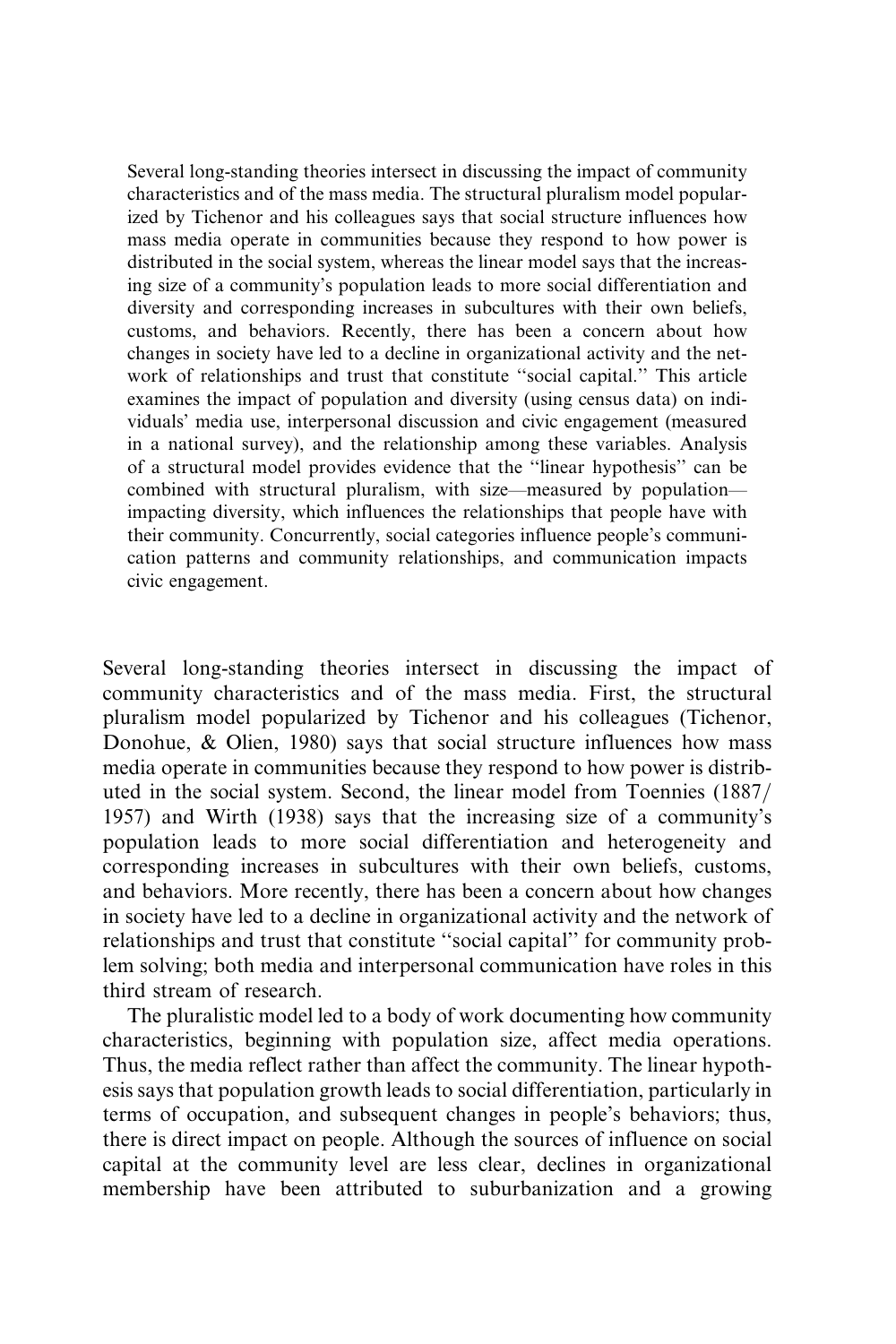heterogeneity, both factors represented in the other theories, as well as changes in leisure time, particularly time spent watching television.<sup>1</sup>

These research traditions exist almost in isolation from each other while mass communication researchers study media effects that include the most recent focus on civic engagement, which is at the center of concerns about declines in social capital. In this article we examine these theories and proceed to raise research questions that integrate concepts appearing across all three. Then we utilize a national data set of respondents from communities of all sizes to answer these questions.

#### THE PLURALISTIC MODEL

The pluralistic model combined with systems theory popularized in mass communication research by the Minnesota team of Tichenor, Donohue, and Olien (Donohue, Olien, & Tichenor, 1989; Olien, Donohue, & Tichenor, 1978; Tichenor et al., 1980) is often cited but its origins seldom visited in recent years. Furthermore, because the model's home lies in sociology, few have attempted to empirically ''dissect'' what systems reflection means, or what useful interpretations should be examined. To recap, Tichenor and his colleagues, and subsequent followers within the field, take as their main focus of attention the issue of how mass media as institutions reflect the distribution of power in the larger society. In general, this has come to mean how media coverage or journalistic behaviors mirror community characteristics seen as operationalizing the notion of power (e.g., Berkowitz & TerKeurst, 1999; Demers, 1994, 1996, 1998; Dunwoody & Griffin, 1999; Hindman, 1996; Hindman & Homstad, 2000; Hindman, Littlefield, Preston, & Neumann, 1999; Viall, 1992). Research over the years has greatly expanded the range of topics covered by the media, as well as related practices such as public records access (Armstrong, 2008) and investigative reporting (Berkowitz, 2007).

These characteristics have included size of community, seen as the force behind increased heterogeneity of voices and power centers; greater occupational differentiation; and more organizations operating within the community (Tichenor et al., 1980).<sup>2</sup> Others following Tichenor et al. have used similar measures to reflect greater dispersion or concentration of power

<sup>&</sup>lt;sup>1</sup>These include scarcity of leisure time and expanding leisure options. Price (2002) noted that work-related time constraints lead to decreased participation in voluntary associations.

<sup>&</sup>lt;sup>2</sup>The structural pluralism of communities in their model varies with their rank position on five factors: community population, number of businesses in the community, the number of volunteer groups, the number of churches, and the number of schools.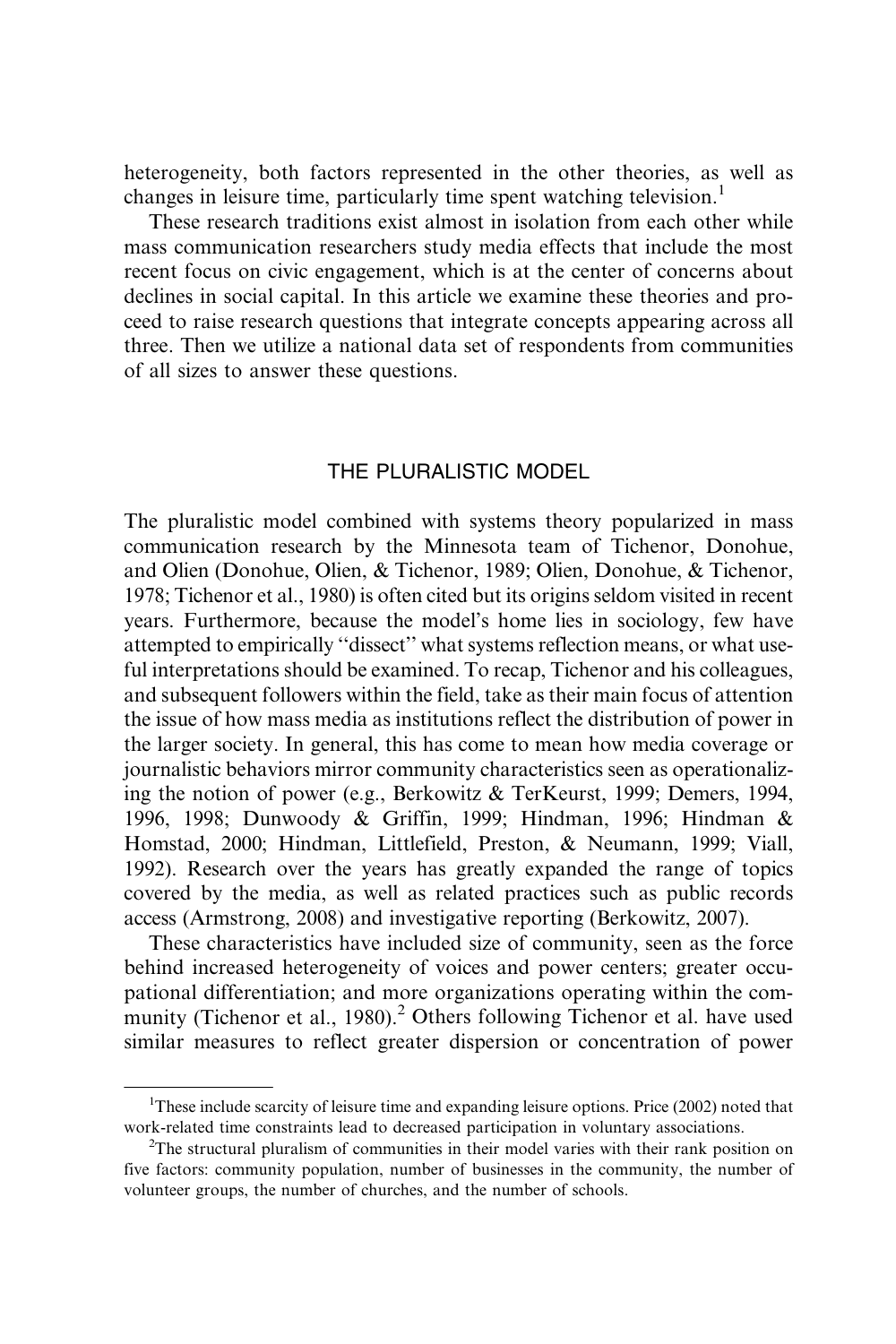while studying editors' perceptions, newspaper advertising expenditures, and content patterns reflecting emphasis on conflict news.<sup>3</sup> The Minnesota team cites sociologist James S. Coleman (1961, 1964, 1980), whose writings focused on pluralistic arrangements and the concentration of power that affect the performance of social systems. Some of Coleman's work focused on educational systems and his concern that functional communities promoted better educational outcomes. Coleman also was concerned that social science research lead to the development of public policies, and he advocated a model of pluralistic policy research (Coleman, 1980).

There's a clear link between the older literature on structural pluralism and the more recently popular research on ''social capital.'' Although structural pluralism says that size leads to the growth of different groups, which may be sources of power, social capital focuses on membership in formal groups, or organizations (see, e.g., Putnam, 1995), as a source of strength and involvement in communities; it is in such groups that personal relationships are forged and trust developed. Social networks are important elements in Coleman's theoretical work on development of trust and norms (Coleman, 1990) and social capital (Coleman, 1988). For Coleman (1988, p. S98), social refers to social structure features that facilitate action, including systems of trust and obligations, networks disseminating information, norms, centralized authority structures arising through transfers of control, and some aspects of social organization.<sup>4</sup> This is consistent with the key

<sup>&</sup>lt;sup>3</sup>These include the following measures of structural pluralism: citywide and countywide measures of population, education level, per capita income, number of nonfarm businesses and percentage of population in professional, managerial, or technical jobs (Demers, 1998, studying perceived critical content in newspapers through content analysis); city and county population, county per capita income, percentage of population not in agriculture (Hindman, 1996, studying emphasis on conflict in news hole using content analysis); community and county population, county per capita income, percentage of the population not employed in agriculture, and the distance of the community from a major metropolitan area (Olien, Tichenor, Donohue, Sandstrom, & McLeod, 1990, studying editors' attitudes toward community planning via a survey); total resident population, number of civilians employed in nonagricultural jobs, and number of cities with a population of 100,000 or more (Demers, 1994, studying advertising expenditures of newpapers); average county population, average community population, per capita income, percentage labor and proprietor's income in manufacturing, and percent labor and proprietor's income in farming (Donahue, Olien, & Tichenor, 1985, studying space devoted to crime, education, and politics as conflict reporting via content analysis); an index comprised of standardized measures of city and county population, number of residents with a bachelor's degree or higher education level, county per capita income, and percentage of the work force in nonagricultural, forestry, and fishery occupations (Hindman et al., 1999, studying editor's perceptions of ethnic minorities in power structure through survey).

<sup>&</sup>lt;sup>4</sup>Coleman's own "structural" research included analyzes of friendship ties as elements of occupational community and diffusion analyses; his studies identified network subgroups, reference groups, and other network-related phenomena (Coleman, 1961).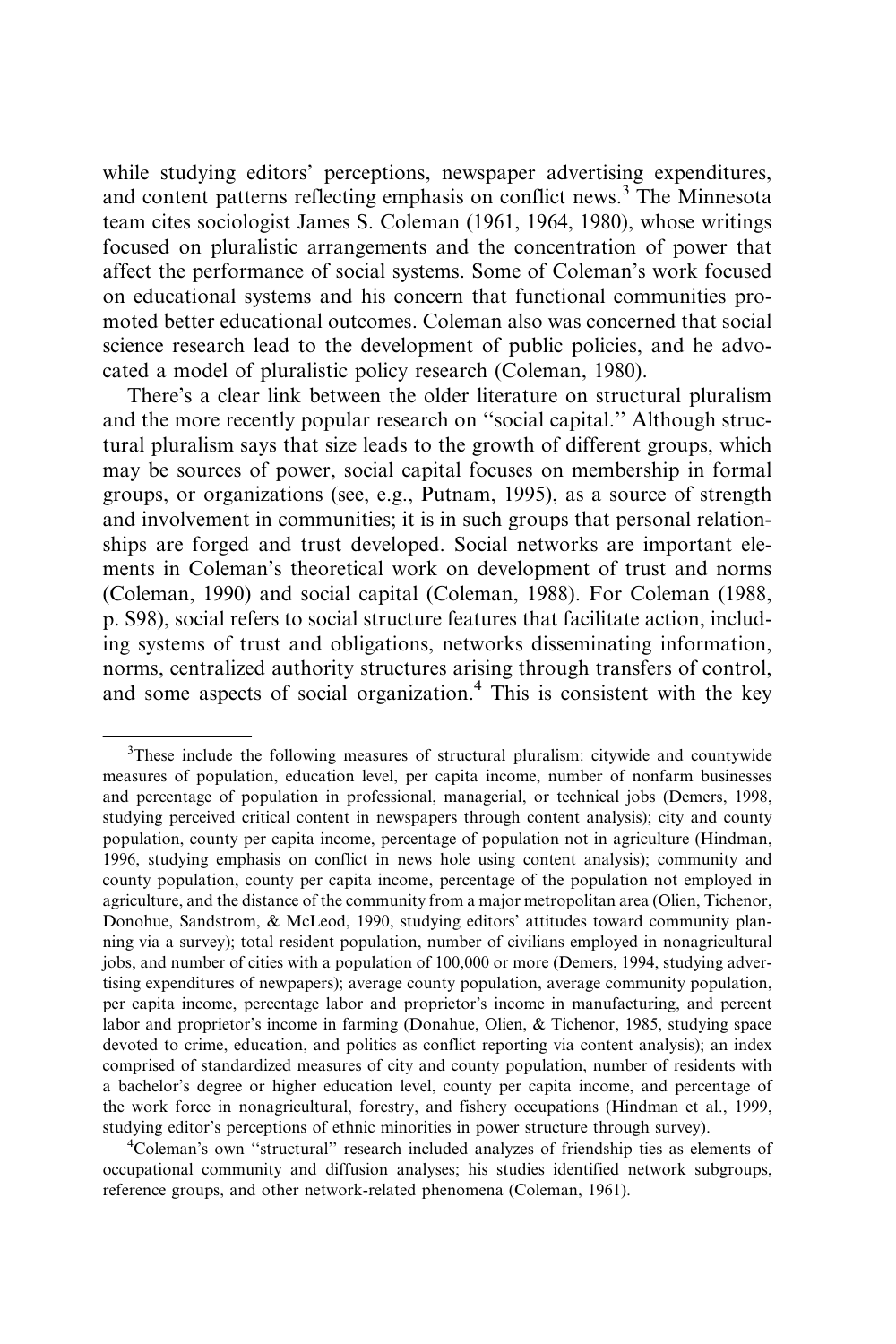factors in the linear hypothesis, size, and social structure, which are seen as exerting their influence through social relationships.

#### THE LINEAR HYPOTHESIS

Coleman's work and the pluralistic model employed in mass communication by Tichenor and his colleagues follow the classic model in the tradition of Toennies  $(1887/1957)$  and Wirth (1938), which says that size and density are the primary factors influencing social behavior. What has been called the ''linear hypothesis'' begins with the notion of community size, which then affects social heterogeneity. Wirth argued that social heterogeneity increases with community size, but, as Wilson (1986) noted, he offered no rationale outside of occupational differentiation. In general, with size, sometimes labeled urbanism, comes an increasing variety of subcultures with their different sets of beliefs, values, norms, and customs. Wilson tested the notion that size leads to heterogeneity in values and attitudes, using a national data set comparing residents in the 12 largest standard metropolitan statistical areas with those in the 88 next largest standard metropolitan statistical areas and those living in smaller communities. All dependent variables examined varied with community size (e.g., political liberalism and tolerance for different social behaviors such as extramarital sex and homosexuality) except for equalization of wealth, which was highest in the largest areas and lowest in the medium-sized areas, and satisfaction, which was inversely related to community size; this pattern persisted with controls for such population characteristics as income, education, age, marital status, and race. Abrahamson and Carter (1986) analyzed other national data sets from 1947 to 1982 in a study of the effects of city size and region on indicators of tolerance, finding the effect of city size declined but the effect of region remained. None of these studies examined communication behaviors, the focus of this article. However, Pollock, Piccillo, Leopardi, Gratale, and Cabot (2005) linked community size to newspaper coverage of such stakeholder groups as Moslems; they noted the link between city size and plurality of viewpoints represented by the media in the work of Tichenor, Donohue, and Olien (1973).

In a research record spanning more than two decades of work, Tichenor and his colleagues carefully added community-level studies to a database that allowed for community comparisons in how media are influenced by the larger social-community system. Community size, thus, became a variable the influence of which could be studied along with measures of occupational differentiation and group membership. This record was largely built on data collected in small communities in the upper Midwest. Others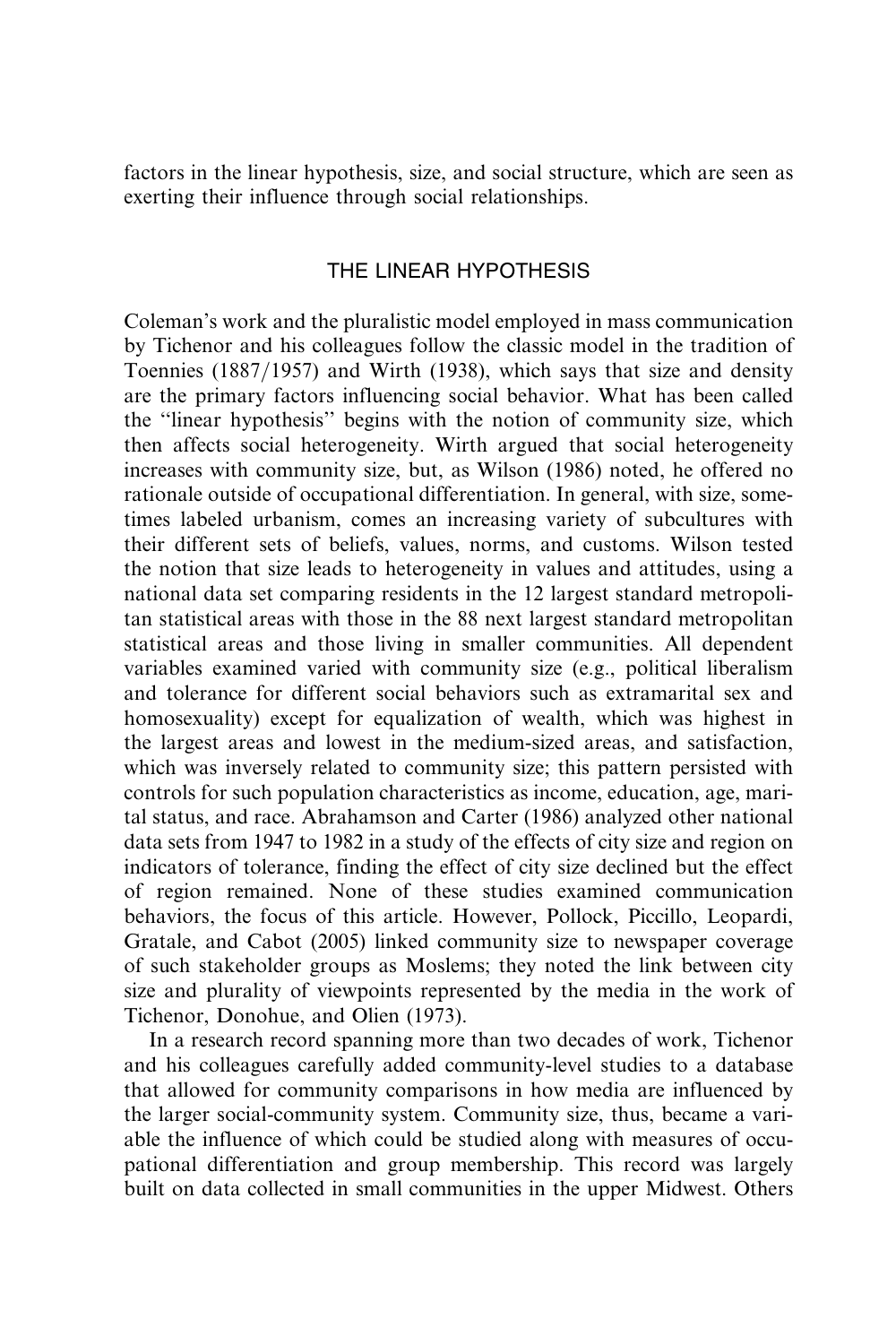following in this tradition have deviated now and then, but most have worked in similar contexts (e.g., Hindman, 1996). Add to this the suggestion by Harry (2001) that the social structure of small towns themselves is changing.

As a consequence, the operationalization of community size generally has been limited to a fairly narrow range of smaller communities in selected regions of the Midwest, and this comes at a time when 83% of Americans lived in metropolitan areas in 2003 (Mackun, 2005). Recently, a group of scholars has begun focusing on the urban context itself and the relationship between the community environment and communication. Those working in this direction also should be informed by the pluralistic perspective, and it opens up an opportunity for extending the line of research begun by the Minnesota trio in the 1970s.

The current efforts of urban communication scholars extend beyond media performance issues to questions about the relationship between environment and a broad range of communication variables and issues. But the urban communication group is also concerned with policies and the need for communication scholars to work with community planners and others whose decisions often are made without being informed by communication research. Thus, like Coleman, there is an interest in policy research.

#### MERGING THE MODELS

Here, we propose to merge these interests using a national dataset that includes community-level data across the broad range of American communities (from rural areas, to small towns, cities, and metropolitan areas) and individual-level data on a wide range of people's behaviors, including communication and social engagement. Technological advances in the past decade or so make possible a much more efficient matching of communitylevel characteristics with survey data than was possible earlier; the U.S. Census Bureau website provides access to a wide range of data by zip code, and Google street-level maps allow researchers to verify the environment being analyzed when zip codes are obtained for respondents.

The first variable employed by Tichenor and his colleagues was size of population, empirically related to heterogeneity on many dimensions. However, in a larger, national context, the environment in which people live can be viewed as a series of concentric circles moving farther outward from the immediate neighborhood to the larger community; to the county; and, for most people, the metropolitan area. Although some people live only in the first, second, or third circle, many are imbedded in multiple circles.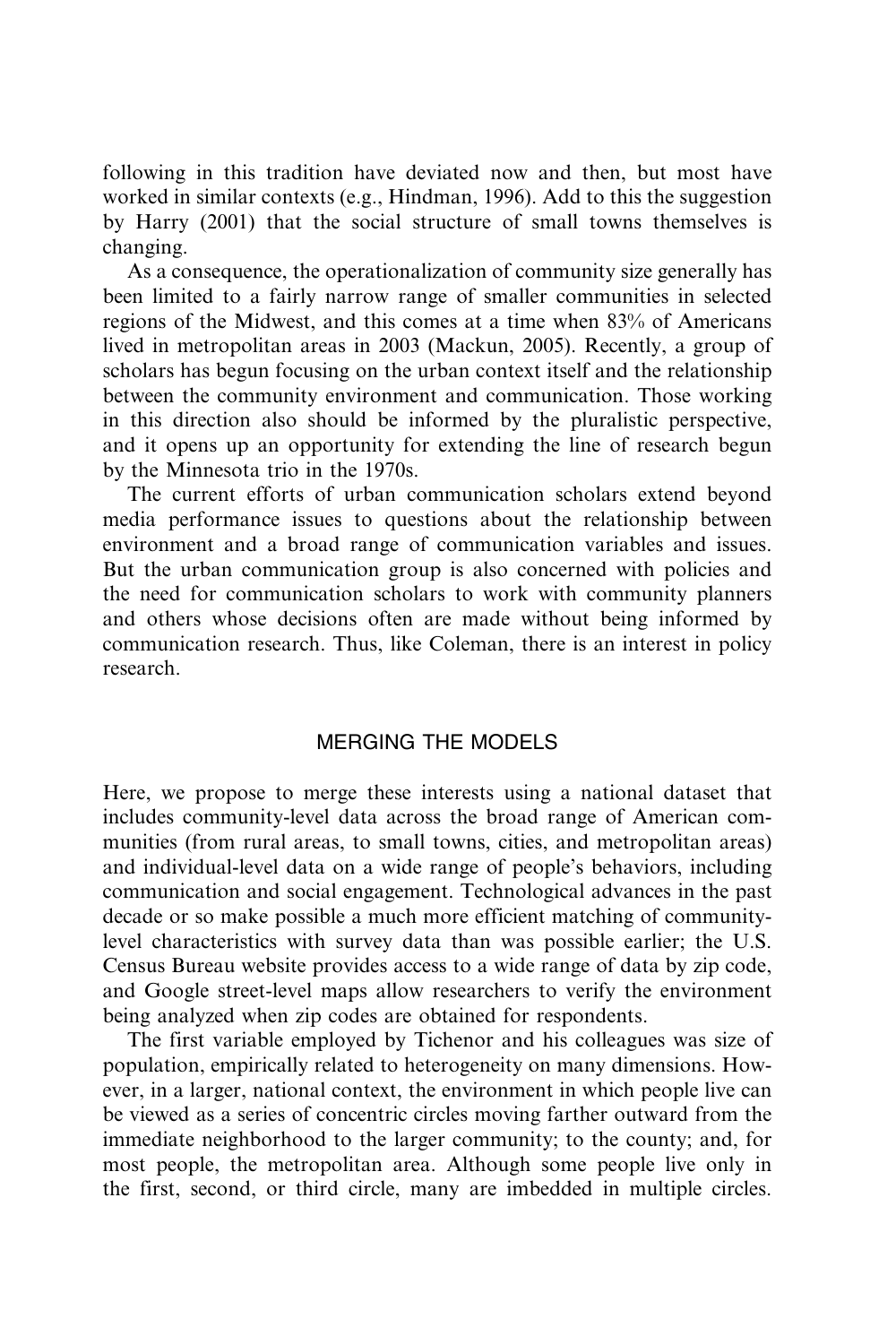Thus, there are many possibilities in how and what aspects of the environment impact people and their behaviors. People may live in the country, in a central city neighborhood or suburb of a metropolitan area, or in a small or large nonmetropolitan city. Add to this the fact that these contexts exist in a state or region where some cultural patterns may be more common; for example, in one national study, regional influences on norms persisted with social categories controlled (Abrahamson & Carter, 1986). Each of these contexts can affect people's communication patterns and their opportunities for civic engagement, the target of much recent research (Scheufele, Nisbet, Broussard,  $\&$  Nisbet, 2004).<sup>5</sup> Thus, it is an empirical question whether people are affected by any or all contexts. For example, a suburbanite may live in a homogeneous suburb of a large—and, thus, diverse—metropolitan area; yet if the individual restricts his behaviors and puts limits on incoming messages, the larger environment may be irrelevant.

This approach is consistent with a trend in the mass communication literature examining the impact of community and environment. Pollock's (2007) recent articulation of a community structure approach also looks at a variety of ways that key characteristics of communities are related to content coverage of newspapers, including, for example, the size of various stakeholders and groups of privilege or vulnerability. Armstrong (2008) suggested broadening the concept of community pluralism to examine leadership diversity.

Motivated by these diverse studies, we query the role of community size in several regards:

RQ1: Which of the indicators of community size are most strongly related to social differentiation at the neighborhood level? (This is a test of the assumption that population and occupational differentiation are

<sup>&</sup>lt;sup>5</sup>A good example of this literature is found in Scheufele, Nisbet, Broussard, and Nisbet (2004), who looked at social settings where citizens discuss politics and its impact on political activity. They measured political activity via seven items tapping voting, attending meetings, contacting public officials, circulating petitions, working for campaigns, raising funds, and writing letters to the editor. They integrated into a single model predicting political participation not only interpersonal discussion networks (across three contexts—work, volunteering, and church) but also network heterogeneity and attention to both print and broadcast news. A study in France found that people who were members in one or several associations were more politicized, although it did not make them more confident or civic (Mayer, 2003). Hooghe (1999) found that participation in associations affected social attitudes in the Flemish population of Belgium. Much of the discussion around social capital is consistent with an older model of how to look at relationships among these variables—socialization—although the criterion variable is less political knowledge or norms than social action. For a recent discussion of political socialization, see Dudley and Gitelson (2002) and other articles in a special issue of *Applied* Developmental Science (2002, Vol. 6, No. 4).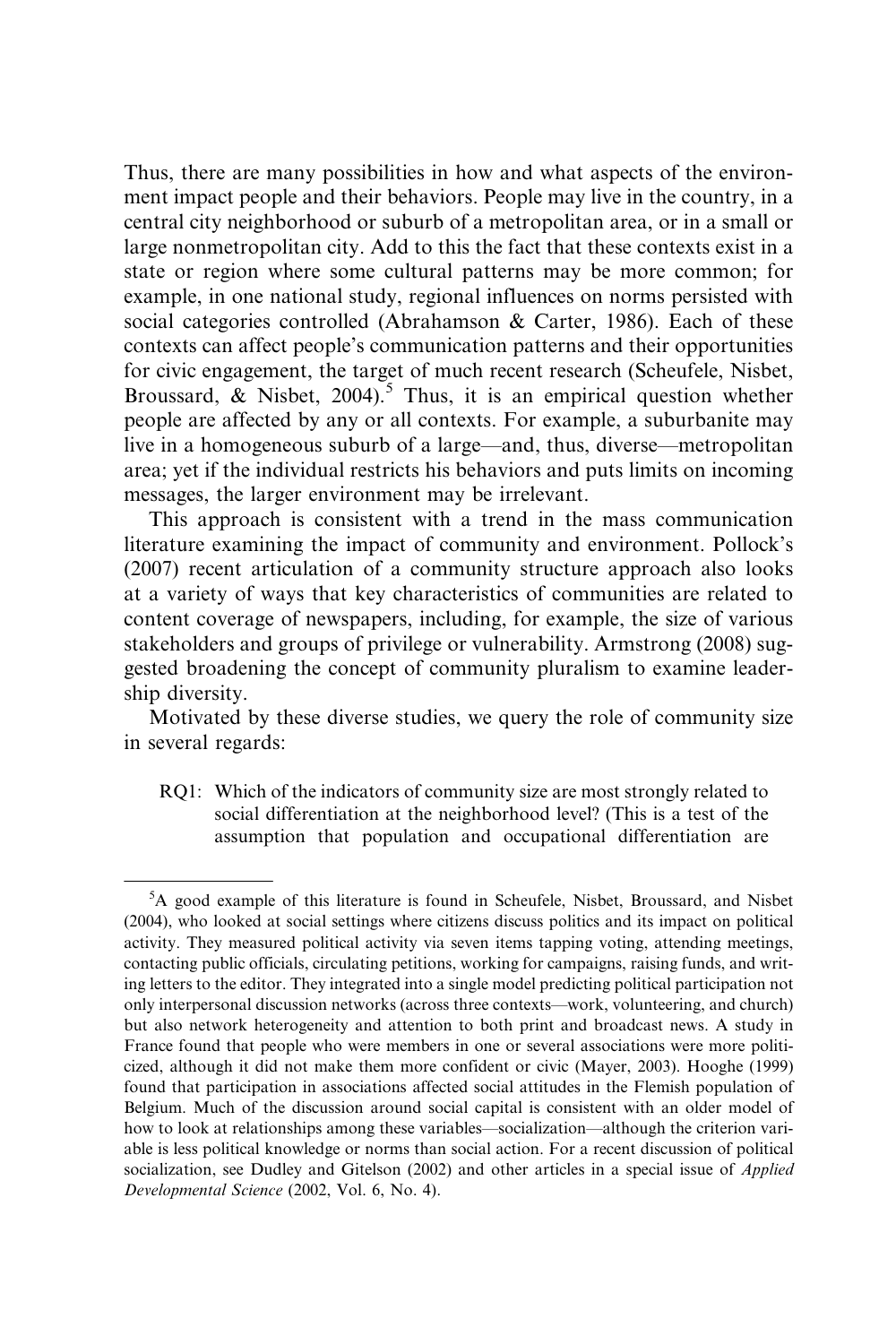related in structural pluralism theory, but a broader set of social characteristics is used.)

- RQ2a: Which of the indicators of community ''size'' most strongly affect individuals' relationships with their community, general and political communication, and civic engagement?
- RQ2b: Which of the indicators of community ''size'' most strongly affect associations among individuals' relationships with their community, general and political communication, and civic engagement?

Indicators of community size include neighborhood/community population, county population, and metropolitan population. People's relationships with their community include both affective (neighborhood attachment) and interpersonal (neighborhood ties) variables. People's general and political communication include the traditional media behaviors (e.g., reading the newspaper, watching television) and more targeted political communication variables (level of involvement in political communication network and the perceived climate for political communication). Civic engagement includes both membership in organizations and level of political activity.

Second, what aspects of the community are relevant besides size? In a national survey of community newspaper editors, reports of newspaper goals and functions were matched with community characteristics that included ascriptive factors (race, ethnicity, religious affiliation), achievementoriented factors (household income, education levels), and life-cycle variables (age, marital status), as well as size of the population of the community served by the papers (Jeffres, Cutietta, Sekerka, & Lee, 2000); results showed that religious and racial heterogeneity were more important than the other achievement and life-cycle variables as influences on newspaper goals and functions. The importance of ethnicity is also noted in the work of Armstrong (2006), whose two-dimensional model includes leadership diversity and the traditional concept of community power. Other researchers not citing structural pluralism as a guiding force also have examined social heterogeneity for its impact on community behaviors. Following this line of research, we propose to examine similar measures of neighborhood or community heterogeneity in addition to the set of population variables as measures of the environment.

- RQ3a: Which of the indicators of community heterogeneity most strongly affect individuals' relationships with their community, general and political communication, and civic engagement?
- RQ3b: Which of the indicators of community heterogeneity most strongly affect associations among individuals' relationships with their community, general and political communication, and civic engagement?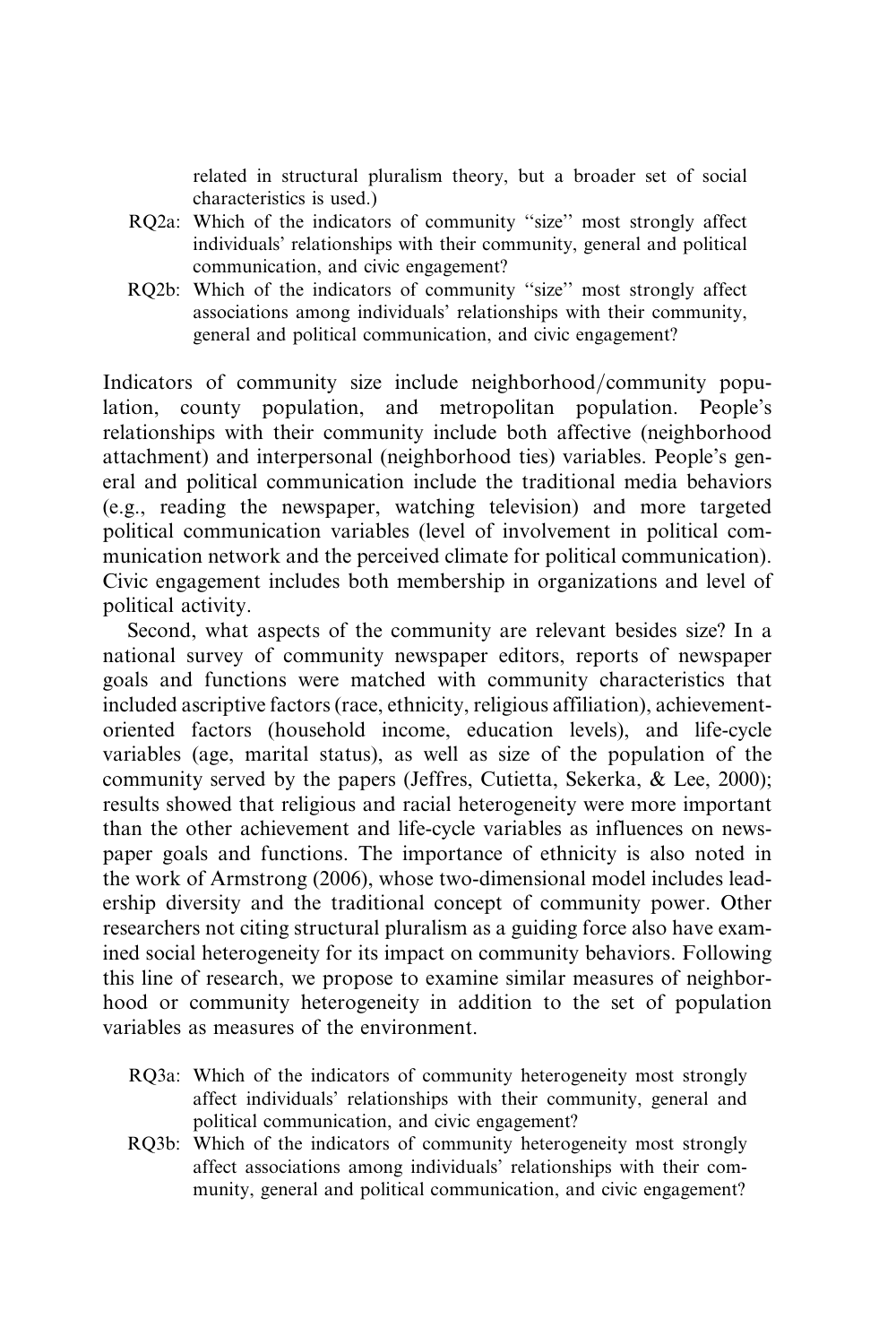Third, much of the mass communication research mined in the tradition of Tichenor, Donohue, and Olien used the reflection model with direct links from community size to media performance, whereas others have used multiple measures that include size, occupation, and number of groups in the community (Demers, 1998). Coleman's modeling work shifted from structural research to social exchange models as he sought to make the micro– macro transition (Marsden, 2005, p. 11). Coleman's work in later years centered on exchange theory, and he became an enthusiastic practitioner of rational choice theory in sociology. His assumption was that people were purposive actors using resources to pursue their interests. Following these assumptions, he studied structures of trust, social norms (Coleman, 1964), and collective behavior. Coleman (1990) argued that explanations of system behavior in terms of lower level constituent elements were more likely to be useful for interventions than those that remained at the system level. Those working in communication might heed this advice, as we're interested in how media are influenced by the environment and in turn influence people's civic engagement.

Further, we need to empirically investigate the complex set of relationships that may exist in the multifaceted environments in America today. For Coleman (1990), social structure included interdependencies, networks, authority structures, norms, and organizations. For communication scholars, additional issues are raised, because communication processes that operate to create interdependencies are themselves networks and can influence and be influenced by norms and organizations. At issue is how communication fits into this complex process of making the micro–macro transition.

Communication scholars, particularly those in mass communication, have generated a substantial body of work demonstrating the importance that media play in forming attachments to place. Rothenbuhler, Mullen, DeLaurell, and Ryu (1996) found newspaper reading made important contributions to community involvement and attachment, a relationship documented more than a generation ago by Janowitz (1952). Stamm and his colleagues (Stam, 1985; Stam, Emig, & Hesse, 1997) found level of involvement correlated not only with reading the newspaper but also listening to the radio, watching television, and frequency of interpersonal communication within the community. Kasarda and Janowitz (1974) found community sentiment stronger the longer people lived in a community; attachment is also associated with people's perceptions of the quality of life available in their community (Campbell, Converse, & Rodgers, 1976; Jeffres, Neuendorf, Bracken, & Atkin, 2008). Most recently, opportunities for interaction have been linked to quality of life perceptions (Jeffres, Bracken, Jian, & Casey, 2009).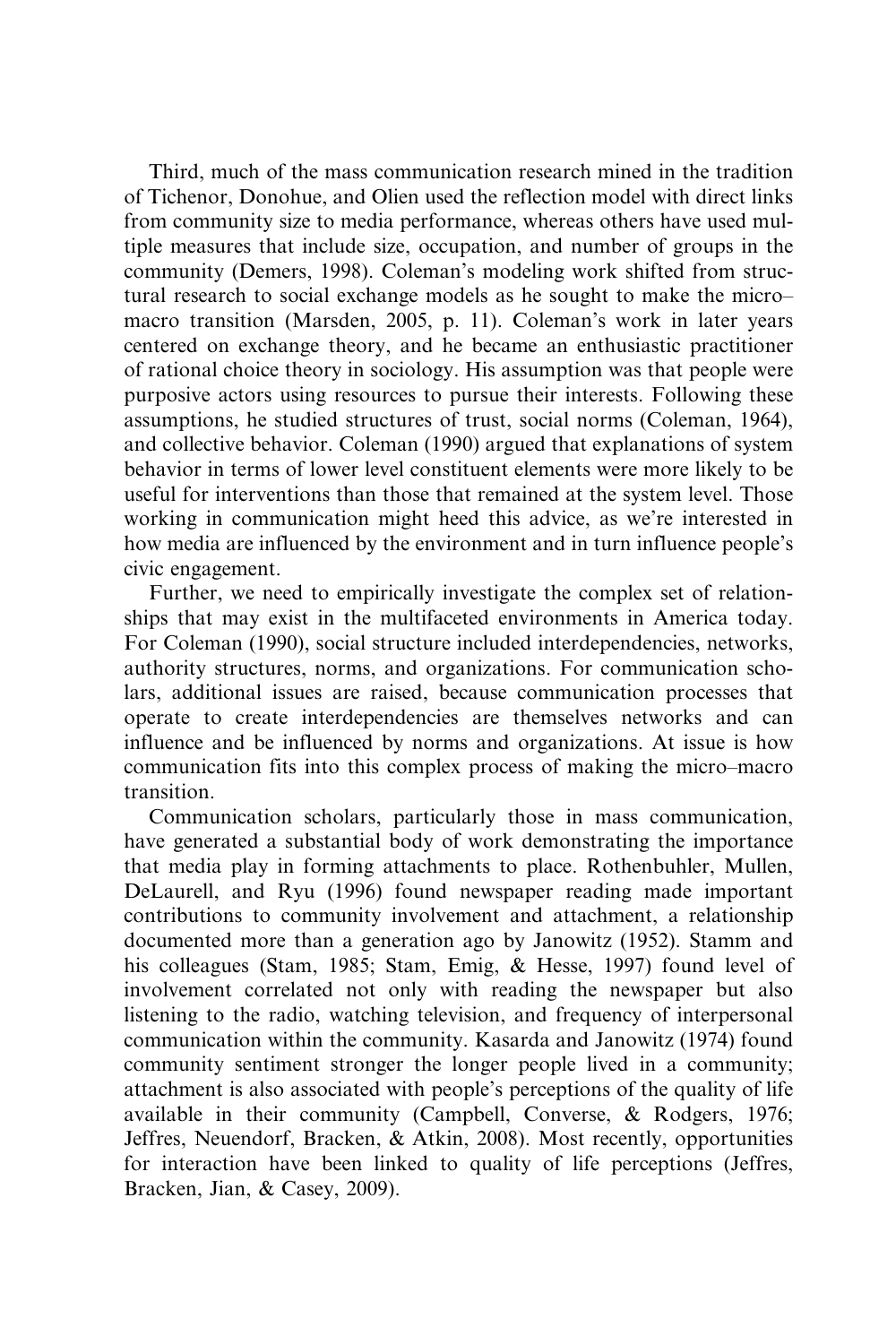#### **METHODS**

A national telephone survey using a computer-assisted telephone interviewing system was conducted in late 2005 and early 2006 using a probability sample of households that yielded 477 respondents. The survey was introduced as the Civic Project, with an emphasis on communities and technology. The 20-minute survey had a cooperation rate of about 27%, comparable to that achieved by surveys of similar length. Following are the measures of concepts.

#### The Community Environment: Size of Population

Respondents were asked for the zip code in which they lived. This was matched with the most recent population projections available from the U.S. Census Bureau website. First, the actual population of the zip code and of the community in which the zip code was located were recorded. Next, the population of the county was recorded. Then the Census Bureau's list of metropolitan areas was used to locate respondents in a metropolitan area, and that population was recorded.<sup>6</sup>

### The Community Environment: Heterogeneity of Population

Following the literature, we recorded population breakdowns of communities for age, ethnicity, occupation, household income, and marital status using the Census categories (e.g., the percentage Caucasian, African American, Asian, Hispanic, American Indian, other ethnicity, and mixed). Then, using Blau's (1977) formula for heterogeneity across categories, we computed heterogeneity measures for each variable and summed up the individual scores for an overall heterogeneity measure of the population.<sup>7</sup>

<sup>&</sup>lt;sup>6</sup>Respondents earlier were asked to identify which of the following best describes where they live—in a central city neighborhood of a metropolitan area, in a nearby suburb of a metro area, in a more distant suburb of a metro area, in a fair-sized city outside a metro area, in a small town outside a metro area, or in the country. A check on respondents' perceptions of their community environment is found in the appendix, where the population and heterogeneity measures are broken down by these categories. We see that those who claim to live in small towns on average do have smaller populations when categorized by U.S. Census Bureau data, whereas those in larger cities have larger averages. Those who reported living in the country were assigned a population of 10 to account for some nearby neighbors, although some respondents' zip codes clearly placed them in distant rural areas according to the Mapquest photos images.

 $\textsuperscript{7}$ Blau's formula for heterogeneity provides the equivalent to statistical variance when the categories are ordered or interval data: Heterogeneity = 1 – [(category1<sup>2</sup> + category2<sup>2</sup> + category3<sup>2</sup> + category4<sup>2</sup>)/(category1 + category2 + category3 + category4)<sup>2</sup>]. When the population is concentrated into a single category, for example, all Caucasian or all African American, the resulting figure is small, but when the population is spread more equally across the available categories, the figure is larger.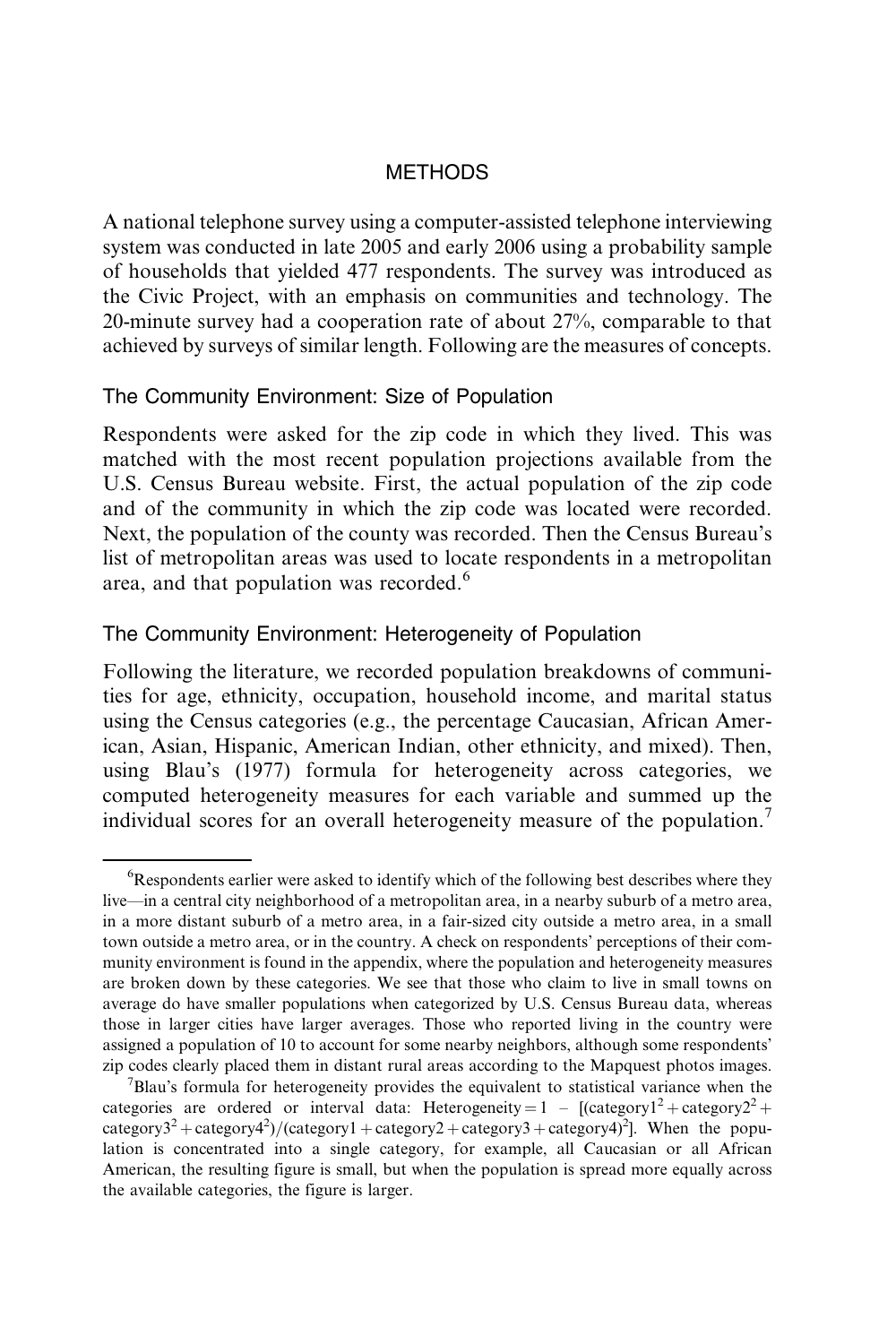Respondents were asked which of a set of options described where they lived, from central city neighborhoods of metro areas to suburbs, small towns, and the country. The census population and heterogeneity measures are broken down by these designations in the appendix.

Two measures of civic engagement were used: political activity and involvement in organizations.

## Political Activity

Items used to measure this concept correspond to the gladiatorial, transitional, and spectator activities in Milbraith's (1965) political involvement hierarchy. Respondents were asked whether they had participated in the past couple years in each of a variety of ways people get involved in their community, government, or politics, including attending meetings of your town or city council, or attending a political meeting or rally; wearing a button or putting a sticker on your car; voting in the 2004 presidential election; participating in a march or rally; helping circulate or signing a petition; soliciting political funds; contributing money to a party or candidate. An additive scale was constructed ( $\alpha = .74$ ; eight items,  $M = 2.93$ ,  $SD = 2.1$ ).

# Organizational Involvement

Respondents were asked whether they belonged to each of the following types of organizations (group names and the percentages of respondents belonging): business or civic groups like Kiwanis or Rotary (16%); religious organizations  $(54\%)$ ; charity or volunteer organizations  $(45\%)$ ; ethnic or racial organizations (11%); PTA or other school-related groups (26%); political clubs or organizations (15%); social clubs such as card playing, music, hobbies, book club (38%); youth groups like scouts or children's sports  $(24\%)$ ; professional or work-related organizations  $(30\%)$ ; neighborhood associations such as block clubs; any other types of organizations not mentioned (21%). A sum was computed across the groups for an index ( $\alpha = .76$ ; *M* of 11-item index = 2.99,  $SD = 2.5$ .<sup>8</sup>

Two measures of people's relationship with their community were assessed: one measuring people's affective attachment connections with community and the other measuring interpersonal ties and links to people in the community.

<sup>&</sup>lt;sup>8</sup>A factor analysis yielded three dimensions, the first accounting for 30% of the variance reflected membership in civic, political, professional-work related, neighborhood, and other organizations; the second accounting for 11% of the variance reflected membership in school and youth groups; and the third accounting for 9% of the variance reflected membership in religious and charity-volunteer groups.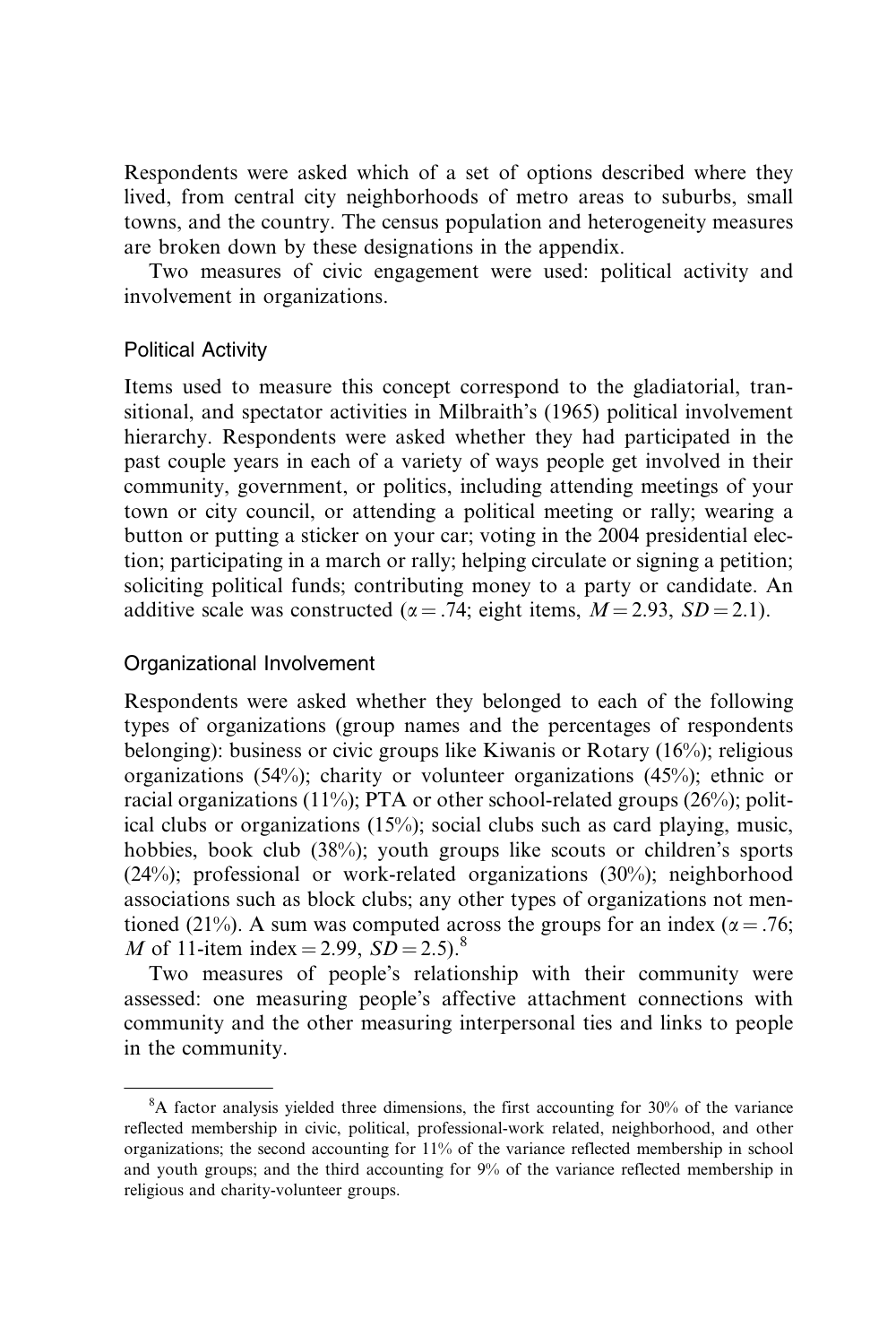#### Neighborhood Attachment

Four items tapped the strength of one's attachment to the neighborhood in which they live, with respondents using a 0-to-10 scale, ranging from 0 (completely disagree) to 5 (neutral) to 10 (completely agree) for the following statements: I'd feel lost if I had to move from my neighborhood, I feel I'm a part of the community in which I live, I feel a strong identification with my community, and I enjoy living in my neighborhood. All items were standardized and summed for a scale ( $\alpha = .83$ ;  $M = 26.9$ ,  $SD = 9.9$ ).

#### Strength of Neighborhood Ties

Neighborhood ties refer to the interpersonal connections (relatives, friends, neighbors) and the nature of those links (e.g., interpersonal communication). A couple of these items were taken from Wallin's scale for neighborliness. One item asked how many of the homes of their 10 closest neighbors they had visited. A second item asked how many of the 10 closest neighbors they know by name or well enough to say hello when they see them on the street, and a final item asked what percentage of one's closest friends live in the same community: almost all, three fourths, about half, one fourth, less than that, or none. All items were standardized and summed up for a scale, with a smaller alpha than desirable but reasonable for a scale with only three items ( $\alpha$  = .65; three items,  $M = .01$ ,  $SD = 2.3$ ; no. neighbors know and no. homes visited correlated at .61,  $p < .001$ ; percentage of friends living in same community correlated at .28 with no. homes visited and .26 with no. neighbors know, both correlations statistically significant,  $p < .01$ ).

Three sets of communication variables were included: involvement in a political discussion network, the perceived political communication climate, and mass media use.

#### Political Discussion Network

Five items measured the size, heterogeneity, and frequency of involvement in a political discussion network. Respondents were asked to use a 0-to-10 scale to tell how much they agreed with each of the following two items, ranging from 0 (*completely disagree*) to 5 (*neutral*) to 10 (*completely agree*): I generally discuss political candidates and issues with neighbors at election time, and I generally discuss political candidates and issues with family and friends at election time. Another item asked how many days in the past week the respondent engaged in political discussion with friends and family: never, once, a couple times, almost every day, or several times a day. An additional item asked how often one discusses politics with people whose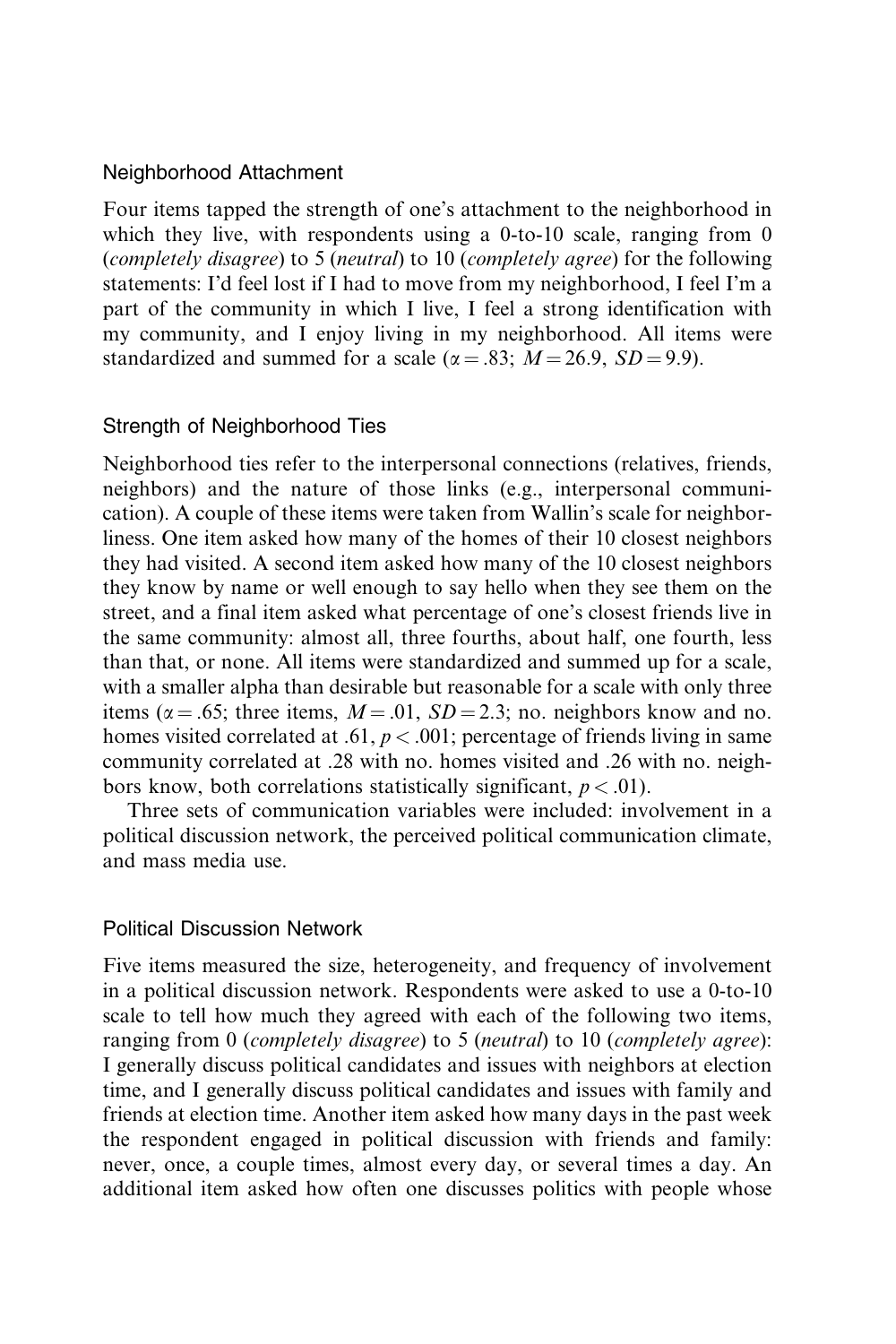political views are different from yours: almost never, seldom, sometimes, or frequently. A final item asked about how many people one discusses politics with on a regular basis: none, 1, 2 or 3, 5 to 10, or more than that. Responses to all items were standardized and scores summed up for a scale  $(\alpha = .81; \text{ five items}, M = .03, SD = 3.8).$ 

# Political Communication Climate

Several items tapped the climate for informal communication across contexts. Respondents were asked how comfortable they are striking up a conversation with a stranger on the street: very comfortable, somewhat comfortable, somewhat uncomfortable, or very comfortable. They used the same scale to indicate comfort in talking about politics, religion, or other personal matters with neighbors, and again with talking about such personal things with people at work. In addition, respondents used a 0-to-10 scale, ranging from 0 (completely disagree) to 5 (neutral) to 10 (completely agree), to indicate how much they agreed with an item that measured the perceived climate for communication in more formal public settings: I'd feel comfortable voicing a complaint at a public meeting in my community. Responses were standardized and summed up for a scale; although the alpha is somewhat below the desirable cutoff, the intercorrelations are all sufficiently strong to merit continued use of the scale as a summary measure rather than examining items individually ( $\alpha = .60$ ; four items,  $M = .04$ ,  $SD = 2.7$ ; correlations between items range from .20 to .34, all  $p < .001$ ).

## Media Use

The traditional items were used to tap how many days in the past week people read the newspaper, how much time they spent watching television yesterday, how often they usually watch the news on television, how much time they spent listening to the radio yesterday, and how often they go on the Internet at home or at work (from never to several times each day).

## Social Categories

Traditional items measured gender, ethnicity, marital status, age, level of education, and household income.

# **RESULTS**

The first research question tests the assumption that population and occupational differentiation are related in structural pluralism theory, extended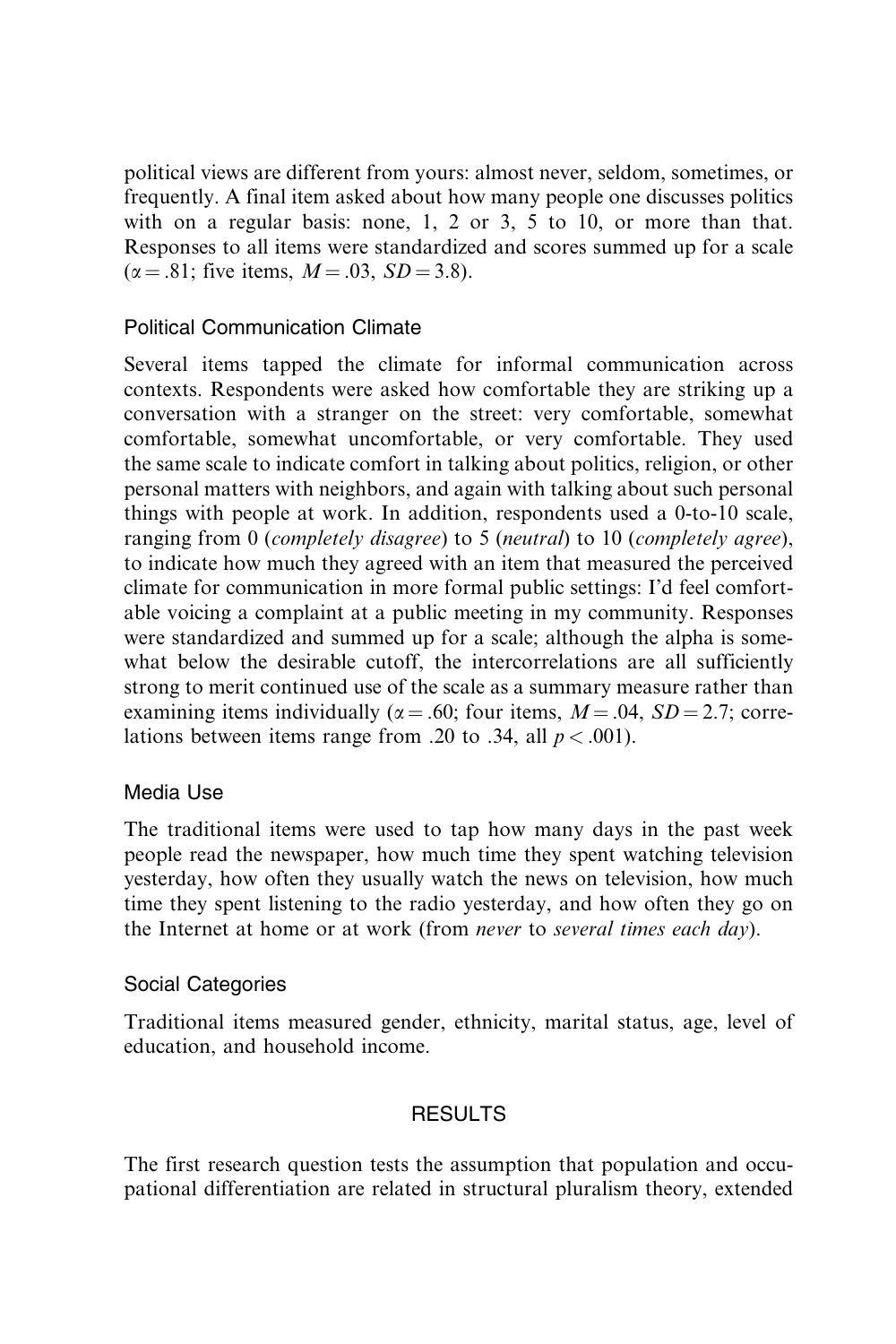to additional measures of demographic heterogeneity. In research that looks at small towns separate from metropolitan areas, the relationship is clearer than it might be for a broader range of communities. The impact of population could occur through differentiation at the metropolitan level but be balanced in part by heterogeneity/homogeneity at the neighborhood level. Thus, we examined the relationship between size and our measures of heterogeneity in the immediate neighborhood as measured by zip code. As Table 1 shows, most of the population measures are correlated with the heterogeneity measures. The summary measure of heterogeneity that aggregates the separate heterogeneity measures is correlated with city population  $(r = .24, p < .001)$ , county population  $(r = .24, p < .001)$ , and metro population ( $r = .26$ ,  $p < .001$ ). However, the pattern is not uniform. Age heterogeneity is negatively correlated with all three population measures, and occupational heterogeneity is negatively correlated with county and metro population; thus, people who live in metro or densely populated counties are more likely to live in more homogeneous neighborhoods in terms of occupation. Income heterogeneity is positively correlated with the city population but neither of the other two. Thus, although size of population affects heterogeneity, the pattern is not uniform and the latter not merely conduits for influences of population on subsequent individual behaviors. The pattern reflects the fact that neighborhoods in metro areas tend to reflect status.

Given the relationship between size and heterogeneity, we followed up to see how each of those was related to people's community relationships, communication patterns, and civic engagement. Our second research question

| Relationships Between Population and Measures of Heterogeneity |                 |                   |                  |  |  |  |  |
|----------------------------------------------------------------|-----------------|-------------------|------------------|--|--|--|--|
| Community heterogeneity                                        | City population | County population | Metro population |  |  |  |  |
| Marital heterogeneity                                          | $22***$         | $.14*$            | $.17**$          |  |  |  |  |
| Income heterogeneity                                           | $17**$          | $10^{\dagger}$    | .06              |  |  |  |  |
| Education heterogeneity                                        | $17**$          | $17**$            | $.18***$         |  |  |  |  |
| Age heterogeneity                                              | $-.16***$       | $-.21***$         | $-.23***$        |  |  |  |  |
| Racial-ethnic heterogeneity                                    | $25***$         | $34***$           | $.36***$         |  |  |  |  |
| Occupational heterogeneity                                     | $-.08$          | $-25***$          | $-.26***$        |  |  |  |  |
| Summary heterogeneity                                          | $.24***$        | $24***$           | $.26***$         |  |  |  |  |

TABLE 1

Note. The measures of heterogeneity are computed on the community census data as represented by the zip code. The city population refers to the town in which the zip code is located, the county population refers to the county in which the zip code is located, and the metro population to any corresponding metro area identified through an inspection using Mapquest's aerial maps and other sources.

 $\frac{1}{p}$  < .10.  $\frac{1}{p}$  < .05.  $\frac{1}{p}$  < .01.  $\frac{1}{p}$  × .001.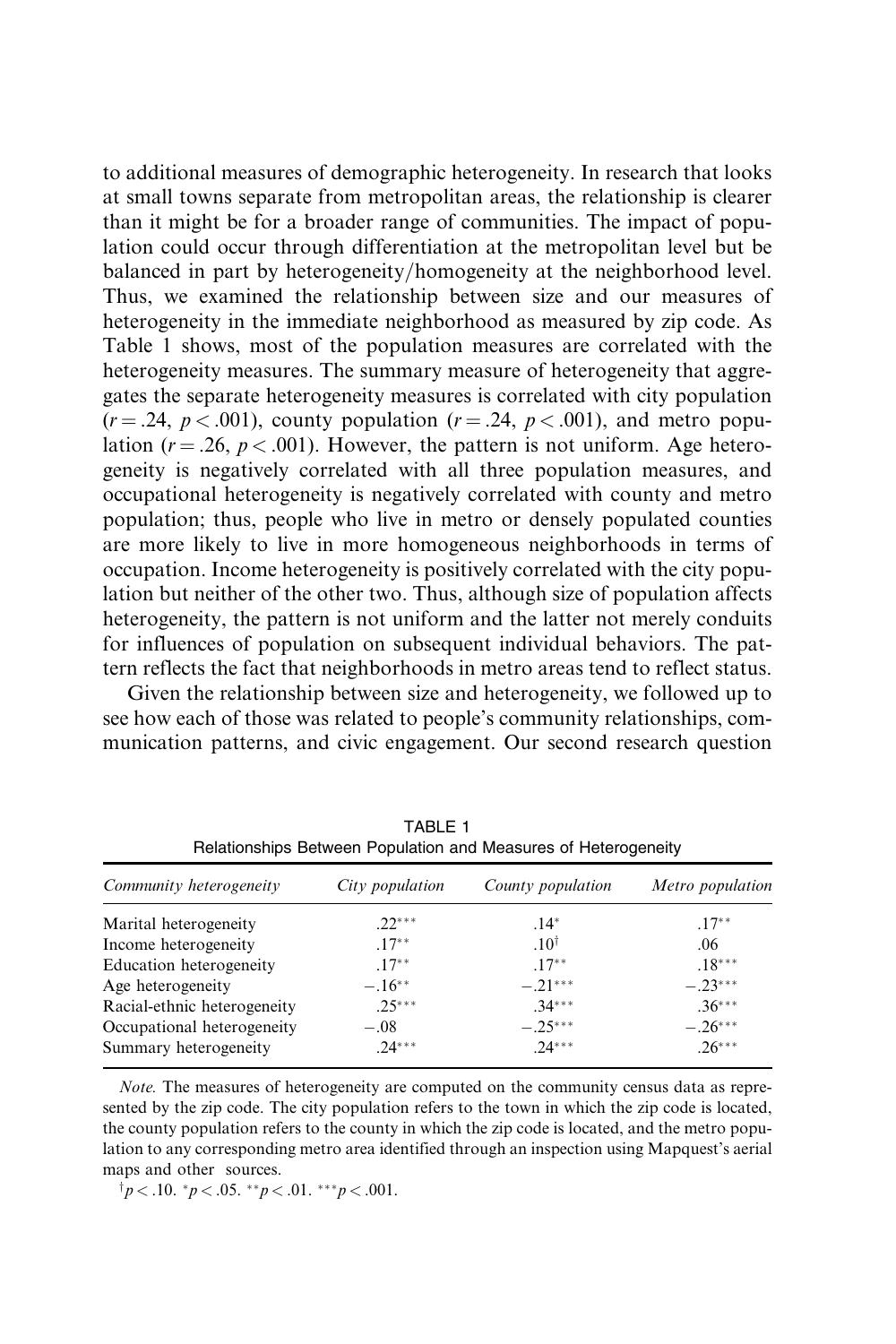asked if any of the indicators of community "size"—neighborhood/ community, county, or metropolitan population—affect people's relationships with their community, their media use and political communication, or their civic engagement. As Table 2 shows, none of the population measures are correlated with community relationships—neighborhood ties or attachment. Community population is correlated with only one communication variable, a positive relationship with watching television news, and one measure of civic engagement, a negative relationship with organizational involvement. The county population is positively correlated to frequency of Internet use and organizational involvement. It is metropolitan population that enters into the most significant correlations: political communication network ( $r = .11$ ,  $p < .05$ ), frequency read the newspaper  $(r = .13, p < .05)$ , frequency watch TV news  $(r = .10, p < .05)$ , and organizational involvement ( $r = .10$ ,  $p < .05$ ). Thus, it appears that living in a county with a larger population or in a metro area gives people access to more attractive or appealing news media and organizational options, leading to more frequent behaviors at the individual level. People also seem to discuss politics more when they live in metro areas. In general, the impact of population directly on any of the three sets of variables—community relationships, communication, and civic engagement—is unimpressive.

The next research question (RQ2b) asked if any of the indicators of community ''size'' affect relationships between people's community ties

| Helationships Detween Fopulation and Other Vanables |                         |                      |                            |
|-----------------------------------------------------|-------------------------|----------------------|----------------------------|
|                                                     | Community<br>population | County<br>population | Metropolitan<br>population |
| Relationships with community                        |                         |                      |                            |
| Neighborhood attachment                             | $-.02$                  | $-.10$               | .01                        |
| Neighborhood ties                                   | $-.04$                  | $-.02$               | .00.                       |
| Communication variables                             |                         |                      |                            |
| Political communication network                     | $-.03$                  | .06                  | $.11^*$                    |
| Perceived political communication climate           | $-.03$                  | .02                  | .03                        |
| Freq. read newspaper                                | $-.05$                  | $.08^{\circ}$        | $.13*$                     |
| Freq. watch TV news                                 | $.10*$                  | $.08^{\dagger}$      | $.10*$                     |
| Hours watch TV yesterday                            | .03                     | .02                  | .02                        |
| Time spent listening to radio vesterday             | .01                     | $-.06$               | $-.07$                     |
| Freq. visit Internet at home or at work             | $-.01$                  | $.10^*$              | $-.07^{\dagger}$           |
| Civic engagement                                    |                         |                      |                            |
| Political activity                                  | $-.03$                  | .04                  | .06                        |
| Organizational involvement                          | $-.08$ <sup>'</sup>     | $.09*$               | $.10*$                     |

|                                                      | TABLE 2 |  |  |
|------------------------------------------------------|---------|--|--|
| Relationships Between Population and Other Variables |         |  |  |

*Note.* Freq.  $=$  frequently.

 $\dagger p < .10.^{\circ} p < .05.$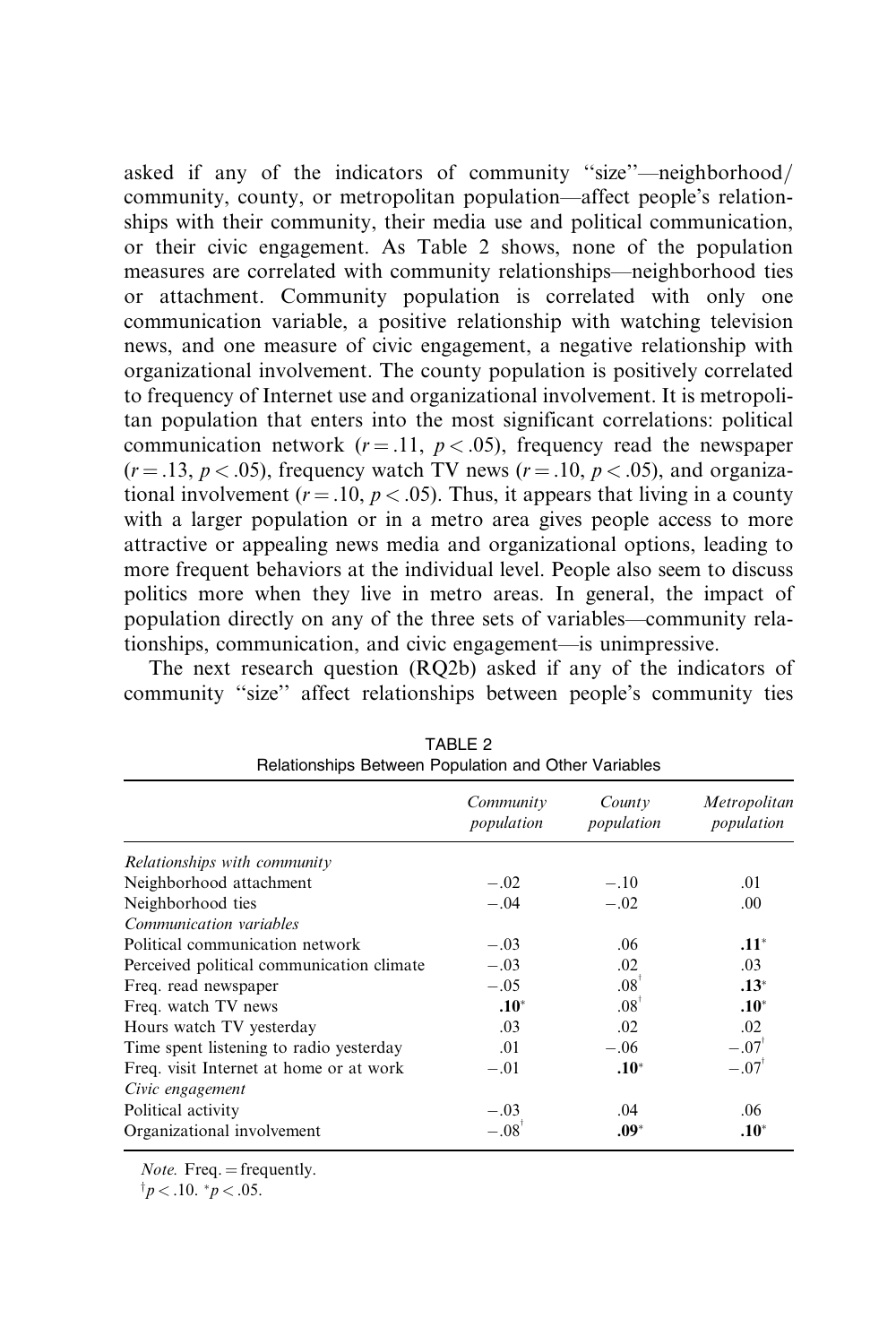and attachment, their media use and political communication and their civic engagement through organizational membership, and political activity. Table 3 includes both the bivariate relationships and partial correlations controlling for population. First, there is a strong pattern of positive correlations between the two sets of variables representing (a) civic engagement and community relationships and (b) communication measures. Those most tied to their community and most engaged in civic activities read the newspaper more often, discuss politics more frequently, and think the climate for such discussions is more positive. Time spent watching television is negatively related with civic engagement but not correlated with community relationships, whereas watching the news on television is positively related to both neighborhood attachment and ties but not related to civic engagement. Those who frequent the Internet more often are more involved in civic activities but show less neighborhood attachment. Controlling for the three population measures has little impact on the pattern. In one instance, controlling for population increases the correlation between perceptions of the political communication climate and newspaper readership, neighborhood attachment, and neighborhood ties. Again, the impact of population is negligible.

Given the fairly limited impact of population measures, we moved to examine the impact of community heterogeneity at the neighborhood level. The third research question (RQ3a) asked if the dimensions of community heterogeneity are related to measures of media use, political communication, community relationships, and civic engagement. Table 4 shows that some negative relationships appear between civic engagement and heterogeneity, and the summary measure of heterogeneity is negatively correlated with organizational involvement. Greater political activity is exhibited by people who live in neighborhoods that are more homogeneous in terms of age or occupation. When population measures are controlled (not shown in Table 4), the relationships persist. Similarly, both measures of community relationships are negatively associated with the summary heterogeneity measure, and the chief influences appear to be racial-ethnic, educational, and marital heterogeneity. Some of the media use is related to heterogeneity; time spent watching television is greater in more diverse neighborhoods. Involvement in a stronger political communication network is associated only with age heterogeneity ( $r = -.12$ ,  $p < .05$ ).

The fourth research question asked if measures of community heterogeneity affect the relationship between communication variables, civic engagement, and community relationships. The pattern that emerges in Table 5 is similar to that found in Table 3 where population is controlled. The relationships between communication variables and measures of civic engagement and community relationships persist, with positive relationships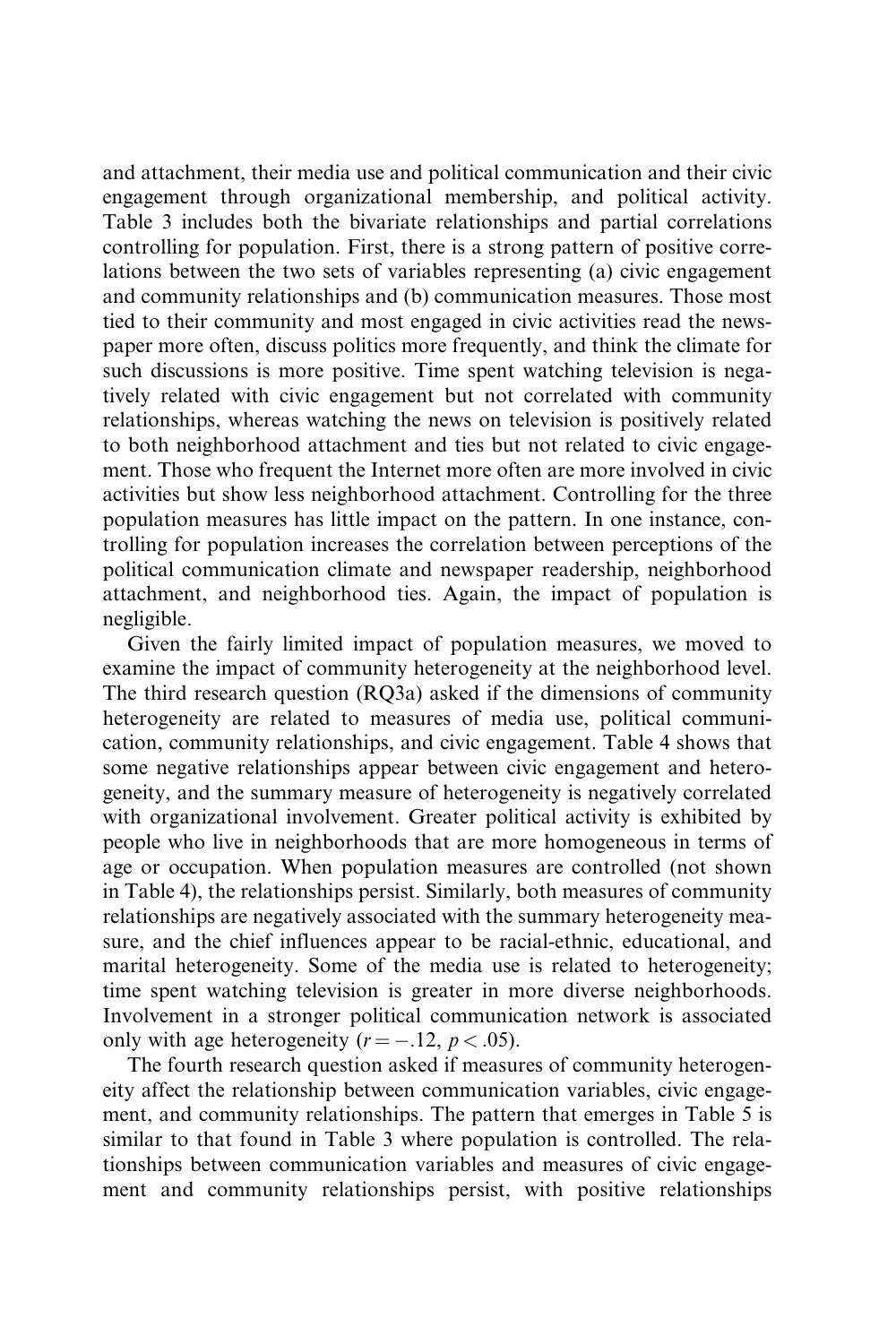| Correlations Among Communication, Civic Engagement and Community Relationship Variables, and Partials Controlling for Population                                                                                                                                                     |                              |                                        |                          |                          |                               |                                    |                      |
|--------------------------------------------------------------------------------------------------------------------------------------------------------------------------------------------------------------------------------------------------------------------------------------|------------------------------|----------------------------------------|--------------------------|--------------------------|-------------------------------|------------------------------------|----------------------|
|                                                                                                                                                                                                                                                                                      | Political com.<br>network    | political com.<br>Perceived<br>climate | Freq. read<br>paper      | Freq. watch<br>$TV$ news | $TV$ yesterday<br>Hours watch | Time listen<br>to radio            | Freq. visit<br>web   |
| Political com. network<br>Con. Variables                                                                                                                                                                                                                                             |                              |                                        |                          |                          |                               |                                    |                      |
| Perceived political com. climate                                                                                                                                                                                                                                                     | $.50***$<br>$45***$          |                                        |                          |                          |                               |                                    |                      |
| Freq. read newspaper                                                                                                                                                                                                                                                                 | $.26***$                     | $.18^{***}$<br>$.24***$                |                          |                          |                               |                                    |                      |
| Freq. watch television news                                                                                                                                                                                                                                                          | $.24***$<br>$\overline{0}$ . | $\overline{0}$                         | $.25***$                 |                          |                               |                                    |                      |
| Hours watched television yesterday                                                                                                                                                                                                                                                   | $-10^{*}$<br>06              | $-12**$<br>$\ddot{q}$                  | $.25***$<br>$\mathbf{S}$ | $.21***$                 |                               |                                    |                      |
| Time spent listening to radio yesterday                                                                                                                                                                                                                                              | $12**$<br>$-10^*$            | $-12**$<br>$\stackrel{*}{\equiv}$      | $\infty$<br>$\ddot{a}$   | $.21***$<br>$-0.02$      | $-0.5$                        |                                    |                      |
| Freq. visit Internet at home or at work                                                                                                                                                                                                                                              | $.23***$<br>$.13**$          | $.26***$<br>$.14**$                    | $\infty$<br>$\infty$     | $-11$ *<br>$-0.02$       | $-19***$<br>$-0.5$            | 5                                  |                      |
|                                                                                                                                                                                                                                                                                      | $.222***$                    | $.26***$                               | इ                        | $-12**$                  | $-19***$                      | $\overline{0}$                     |                      |
| Civic engagement<br>Political activity                                                                                                                                                                                                                                               | $47***$                      | $.20***$                               | $.22***$                 | $-0.6$                   | $-13*$                        | 06                                 | $.23***$             |
|                                                                                                                                                                                                                                                                                      | $.47***$                     | $.25***$                               | $.21***$                 | $-0.6$                   | $-13*$                        |                                    | $.22***$             |
| Organizational involvement                                                                                                                                                                                                                                                           | $.27***$<br>$.25***$         | $\ddot{\mathrm{60}}$<br>$\ddot{=}$     | $.23***$<br>$.21***$     | $-0.3$<br>$-0.3$         | $-18***$<br>$-18***$          | $\S$ $\overline{S}$ $\overline{S}$ | $.21***$<br>$.19***$ |
| Relationships with community                                                                                                                                                                                                                                                         |                              |                                        |                          |                          |                               |                                    |                      |
| Neighborhood attachment                                                                                                                                                                                                                                                              | $.16***$<br>$.16***$         | $.15***$<br>$.25***$                   | $24***$<br>$24***$       | $.24***$<br>$.24***$     | $\sim$<br>50.                 | $-0.4$<br>$-0.4$                   | $-14$<br>$-14$       |
| Neighborhood ties                                                                                                                                                                                                                                                                    | $.19***$                     | $.19***$                               | $.27***$                 | $.19***$                 | $-0$                          | 60                                 | $-0.2$               |
|                                                                                                                                                                                                                                                                                      | $19***$                      | $23***$                                | $.27***$                 | $.19***$                 | ā                             | $\overline{0}$                     | $-02$                |
| Note. The top figure in each cell is the bivariate correlation. The bottom figure is the partial correlation controlling for the three population<br>measures. The matrix of relationships controlling for each population measure independently resulted in no significant changes. |                              |                                        |                          |                          |                               |                                    |                      |

TABLE 3 TABLE 3

measures. The matrix of relationships controlling for each population measure independently resulted in no significant changes.<br>Com.≔communication; freq.=frequently.<br>\*p < .05. \*\*p < .01. \*\*\*p < .001.  $Com. = comm$  communication; freq.  $=$  frequently.

 $p < 0.05$ .  ${}^{**}p < 0.01$ .  ${}^{**}p < 0.01$ .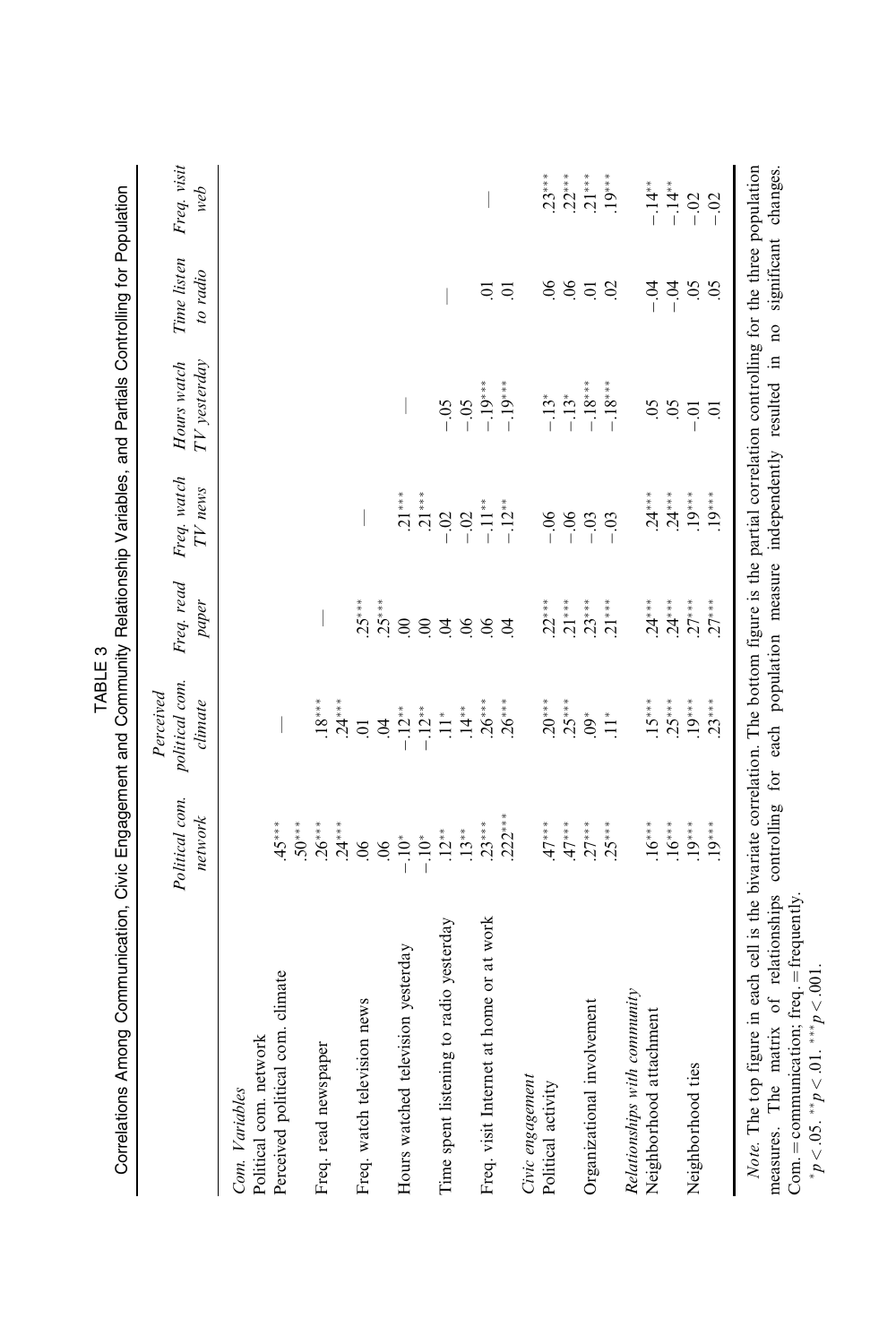|                                                                                                                                   | Relationships Between Community Heterogeneity and Other Variables |                   |                  |                                                                                            |                          |                |                                            |
|-----------------------------------------------------------------------------------------------------------------------------------|-------------------------------------------------------------------|-------------------|------------------|--------------------------------------------------------------------------------------------|--------------------------|----------------|--------------------------------------------|
| $Commonunity$ heterogeneity $\rightarrow$                                                                                         | Marital                                                           | Income            | Education        | heterogeneity heterogeneity heterogeneity heterogeneity heterogeneity heterogeneity<br>Age | Racial-ethnic Occupation |                | heterogeneity<br><b>Summary</b><br>measure |
| $Common$ munication variables                                                                                                     |                                                                   |                   |                  |                                                                                            |                          |                |                                            |
| Pol. communication network                                                                                                        | $-00$                                                             | $\ddot{5}$        | $09^{\dagger}$   |                                                                                            |                          | $-0.9$         | ।<br>।                                     |
| Perceived political communication climate                                                                                         | $-0.6$                                                            | $\infty$          | $07^{\dagger}$   | $\mathcal{S}$                                                                              | $-0.5$                   | $-03$          | $-9$                                       |
| Freq. read newspaper                                                                                                              | $-0.3$                                                            | $\overline{a}$    | $\mathcal{S}^0$  | $-0.$                                                                                      | $-02$                    | $-0.09$        | $-0.3$                                     |
| Freq. watch television news                                                                                                       | $\ddot{=}$                                                        | $\stackrel{*}{=}$ | $\mathcal{S}$    | $\overline{08}$                                                                            | 05                       | $\tilde{q}$    | $.09^\dagger$                              |
| Hours watched television yesterday                                                                                                | $.13*$                                                            | $\overline{0}$    | $.08^{\dagger}$  | $\ddot{2}^*$                                                                               | $\overline{0}$           | $.14**$        | $\ddot{2}^*$                               |
| ime spent listening to radio yesterday                                                                                            | $\overline{0}$                                                    | 03                | $\overline{6}$   | $\frac{90}{2}$                                                                             | $-0$                     | $\overline{0}$ | $\overline{0}$                             |
| Freq. visit Internet at home or at work                                                                                           | $-0.08^{\dagger}$                                                 | $-0.7$            | $\sum_{i=1}^{n}$ | $-0.5$                                                                                     | $-0$                     | $-15**$        | $-0.9^\dagger$                             |
| Civic engagement                                                                                                                  |                                                                   |                   |                  |                                                                                            |                          |                |                                            |
| Political activity                                                                                                                | $-0.6$                                                            | $-0.3$            | $\overline{0}$   | $-12$ <sup>*</sup>                                                                         | $-0.5$                   | $-12^{*}$      | $-0.8$                                     |
| Organizational involvement                                                                                                        | $-0.9^{\dagger}$                                                  | $-0.06$           | $08^{\dagger}$   | $\mathcal{S}$                                                                              | $-09^\dagger$            | $-14*$         | $\overline{1}$                             |
| Relationships with community                                                                                                      |                                                                   |                   |                  |                                                                                            |                          |                |                                            |
| Neighborhood attachment                                                                                                           | $\frac{1}{1}$                                                     | $-0.0$            | $-10^{*}$        | $\overline{c}$                                                                             | $-12^{*}$                | $\circ$        | $-12*$                                     |
| Neighborhood ties                                                                                                                 | $-12*$                                                            | $-0.3$            | $-0.02$          | $\mathcal{S}$                                                                              | $-14*$                   | $-0.0$         | $-13*$                                     |
| Note. The measures of heterogeneity are committed on the community census data as represented by the zin code. Freq. = frequently |                                                                   |                   |                  |                                                                                            |                          |                |                                            |

TABLE 4 TABLE 4

 $\text{true}$  zip code. Fieq.  $=$  Irequently. Note. The measures of heterogeneity are computed on the community census data as represented by the zip code. Freq. = frequently. رں سی аз тертезец ţ j ą į **Comme** combaned on the co-*Note.* The measures of heterogeneity are  $\frac{1}{1}p < 0.10$ .  $\frac{k}{p} < 0.05$ .  $\frac{k}{p} < 0.01$ .  $p < 10.$  \* $p < 0.05.$  \* $p < 01$ .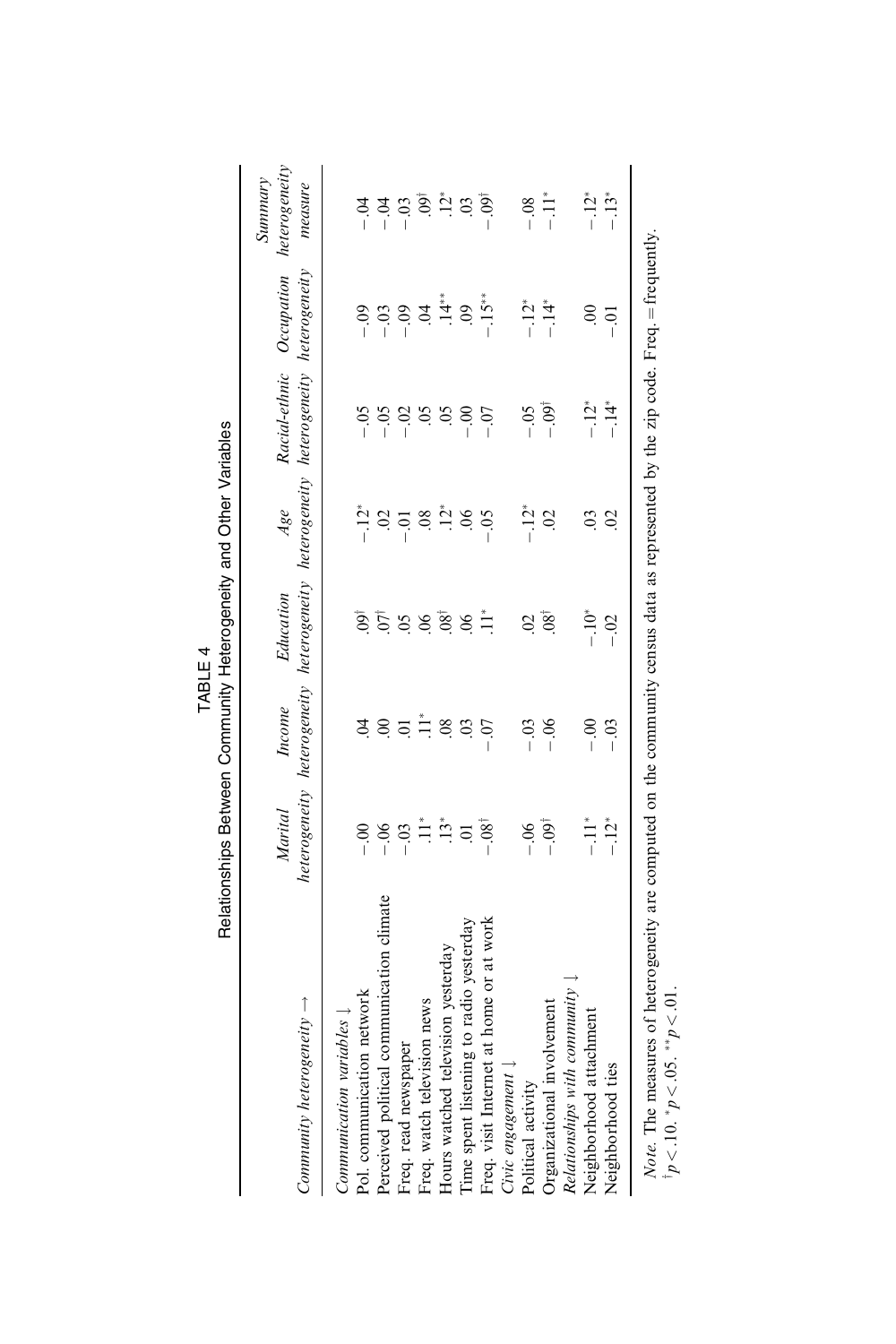|                                      |                       | Civic engagement $\downarrow$ | Relationships with community $\downarrow$ |                      |  |
|--------------------------------------|-----------------------|-------------------------------|-------------------------------------------|----------------------|--|
|                                      | Political<br>activity | Organizational<br>involvement | Neighborhood<br>attachment                | Neighborhood<br>ties |  |
| Communication variables $\downarrow$ |                       |                               |                                           |                      |  |
| Political communication              | $.47***$              | $.26***$                      | $.16***$                                  | $.19***$             |  |
| network                              | $.43***$              | $.21***$                      | $.16***$                                  | $.16***$             |  |
| Perceived political                  | $.20***$              | $.09^{\dagger}$               | $.15***$                                  | $.19***$             |  |
| communication climate                | $.12*$                | .02                           | $.20***$                                  | $.17***$             |  |
| Freq. read newspaper                 | $.22***$              | $.22***$                      | $.24***$                                  | $.27***$             |  |
|                                      | $.21***$              | $.23***$                      | $.12*$                                    | $.20***$             |  |
| Freq. watch television news          | $-.05$                | $-.02$                        | $.25***$                                  | $.20***$             |  |
|                                      | $-.03$                | .00.                          | $.13*$                                    | $.15***$             |  |
| Hours watched television             | $-.12*$               | $-.17***$                     | .06                                       | .01                  |  |
| yesterday                            | $-.06$                | $-.11*$                       | .01                                       | .00                  |  |
| Time spent listening to              | .06                   | .01                           | $-.04$                                    | .05                  |  |
| radio yesterday                      | .08                   | .03                           | .01                                       | .08 <sup>†</sup>     |  |
| Freq. visit Internet at home         | $.23***$              | $.20***$                      | $-.15***$                                 | $-.04$               |  |
| or at work                           | $.12*$                | $.10*$                        | $-.09*$                                   | $-.06$               |  |
| Civic engagement $\downarrow$        |                       |                               |                                           |                      |  |
| Political activity                   |                       |                               | .03                                       | $.11*$               |  |
|                                      |                       |                               | .06                                       | $.10*$               |  |
| Organizational involvement           |                       |                               | .01                                       | $.20***$             |  |
|                                      |                       |                               | .06                                       | $.20***$             |  |

Correlations Among Communication, Civic Engagement and Community Relationship Variables, and Partials Controlling for Heterogeneity, Social Categories

Note. The top figure in each cell represents the partial correlation between the individual-level variables controlling for the summary measure of community heterogeneity. The bottom figure also controls for heterogeneity as well as individual social categories (age, gender, education level, ethnicity, and marital status). Freq.  $=$  frequently.

 $\frac{1}{p}$  < .10.  $\frac{1}{p}$  < .05.  $\frac{1}{p}$  < .01.  $\frac{1}{p}$  × .001.

between political activity and both newspaper readership and Internet use and a negative partial correlation with time spent watching television; the pattern is repeated with organizational involvement. Also, those who are most involved in a political communication network and those who perceive the political communication climate more favorably are more politically active and involved in organizations. The pattern with community relationships is similar, but with a positive impact from watching TV news; thus, stronger neighborhood attachment and ties are associated with watching TV news more often, reading the newspaper more often, involvement in a stronger political communication network, and a more favorable perception of the climate for political communication. Internet use is negatively associated with neighborhood attachment. Neighborhood ties are positively

#### TABLE 5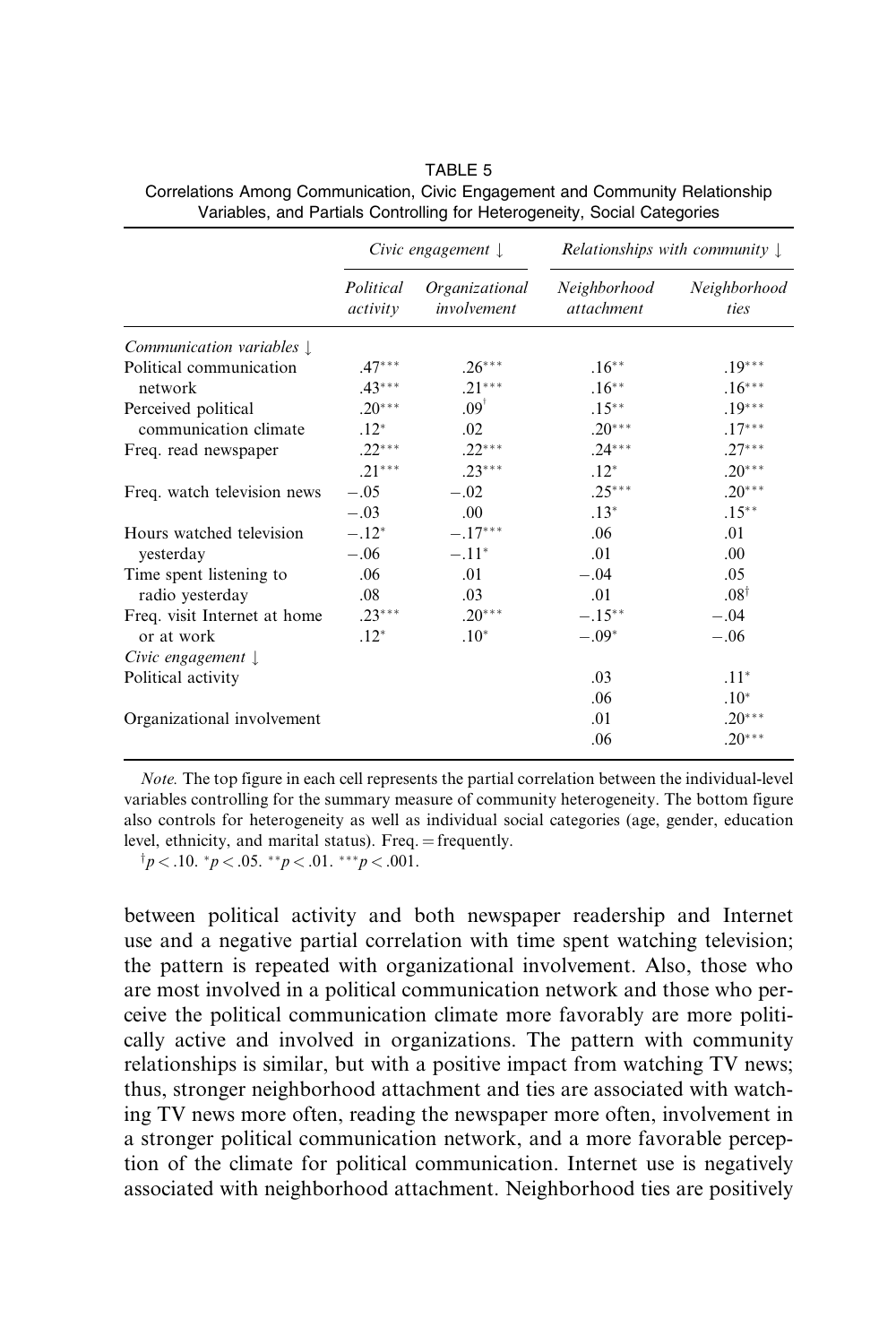related to political activity and organizational involvement. When individuallevel social categories are controlled, again the pattern generally persists, with a couple exceptions. The negative relationship between political activity and time spent watching television drops out, as does the near-significant relationship between organizational involvement and perceived political communication climate. When the three population measures are added to the neighborhood heterogeneity measures and the individual social categories as controls, there is virtually no change in the pattern of relationships. Clearly the environmental impact at the community level is minimal for this set of variables.

Next, we reconfigured the relationships discovered in the preceding analyses in a coherent model and used structural equation modeling analysis to assess the overall fit of the specified relationships among environmental influences, people's communication patterns and community relationships, and civic engagement (see Figure 1). In the tested model, there were five latent constructs with multiple indicators and four single-item observed



**FIGURE 1** Structural equation model. *Note*. Model  $\chi^2(161) = 662$ ,  $p < .001$ ; comparative fit index = .97; root mean square error of approximation = .08. \* $p < .05$ . \*\* $p < .01$ . \*\*\* $p < .001$ .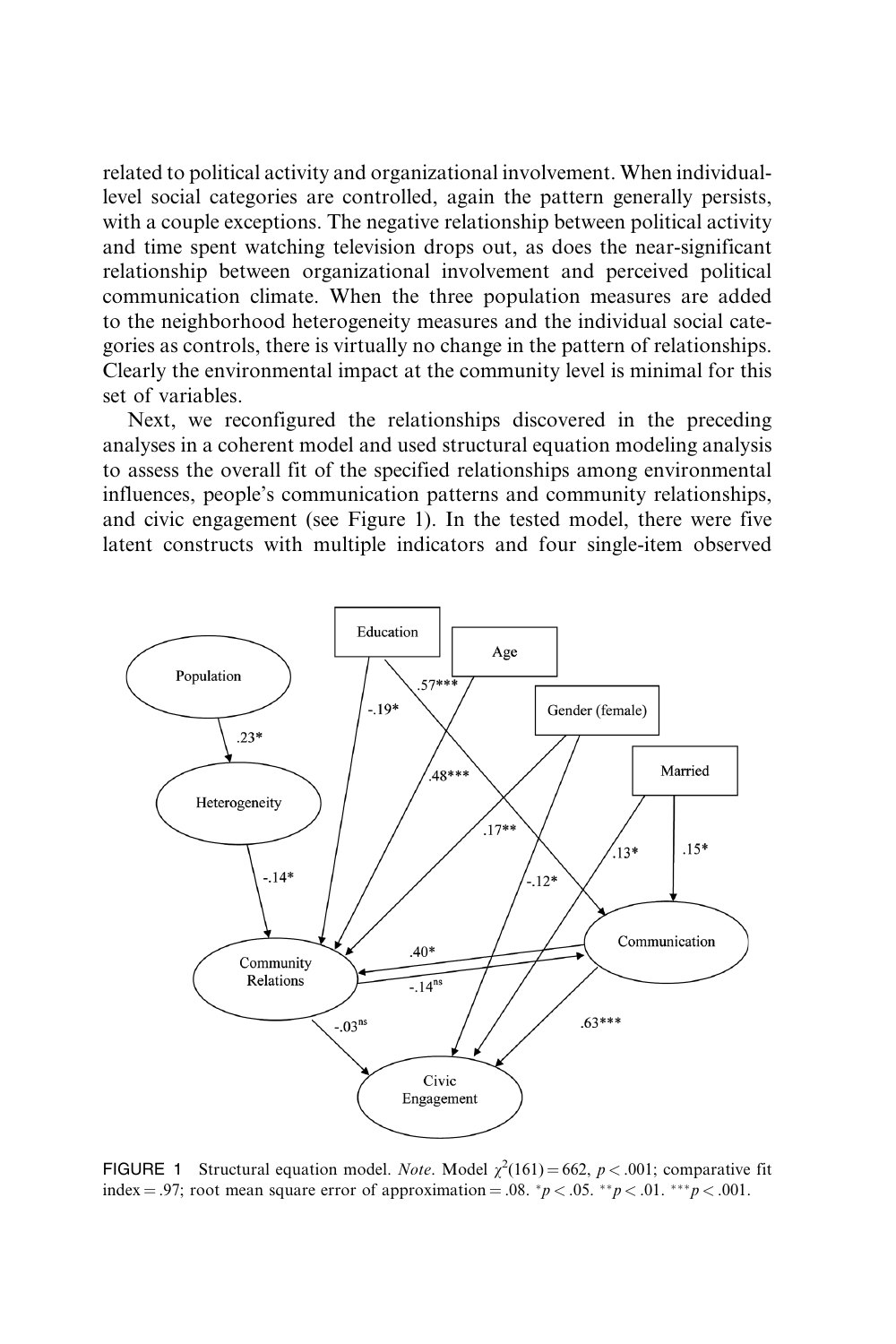variables. The five latent constructs were population (two indicators—city population, county population), heterogeneity (six indicators—marital heterogeneity, income heterogeneity, education heterogeneity, age heterogeneity, racial-ethnic heterogeneity, and occupation heterogeneity), communication (four indicators—political communication network, newspaper readership, television exposure, and level of Internet use), community relationships (two indicators—neighborhood attachment and neighborhood ties), and civic engagement (two indicators—political activity and organizational involvement). To control for social categories, a first run of the model included the single-item variables of gender, marital status, age, and education; only those effects that emerged as significant in this first analysis were retained in the final model. The final model is shown in Figure 1.

A maximum likelihood model estimation was conducted via the statistical package AMOS. Using the comparative fit index (CFI) and the root mean square error of approximation (RMSEA) as main indicators of model fit, the analysis found the model to have achieved a reasonable fit. The CFI was .97, and the RMSEA was .080 (with a 90% confidence interval of .074, .087), meeting or exceeding the standard criteria for CFI (.90 or greater) and RMSEA (.08 or less; Byrne, 2001). The overall chi-square was statistically significant,  $\chi^2(161) = 662$ , but the analysis' large sample size makes the interpretation of this significance inconclusive. All four endogenous constructs were found to have significant overall predictions (i.e., significant  $R^2$  s). The model was able to account for 5% of the variance in heterogeneity, 28% of the variance in communication (with, by the way, a negative contribution by TV viewing; all other communication indicators showed positive loadings), 29% of the variance in community relations, and 45% of the variance in civic engagement.

Figure 1 displays the standardized path coefficients for the latent model. As expected, heterogeneity was positively associated with population size  $(\beta = .23, p = .05)$ , with heterogeneity contributing significantly and negatively to the prediction of community relations ( $\beta = -.14$ ,  $p = .05$ ). Three social category variables also bore significantly contributions to community relations, with education demonstrating a negative relationship ( $\beta = -.19$ ,  $p = .05$ ), age a positive relationship ( $\beta = .48$ ,  $p < .05$ ), and gender (female) a positive relationship ( $\beta = .17$ ,  $p = .05$ ). Communication was also found to significantly predict community relations, with a positive association  $(\beta = .40, p = .05)$ . Standardized path coefficients are reported, with significance tests for indirect and direct effects, in Table 6. Only one of the two indirect paths from education to civic engagement, that of education  $\rightarrow$ communication  $\rightarrow$  civic engagement, is significant.

Although it was anticipated that a reciprocal causal relationship would exist between communication and community relations, this was found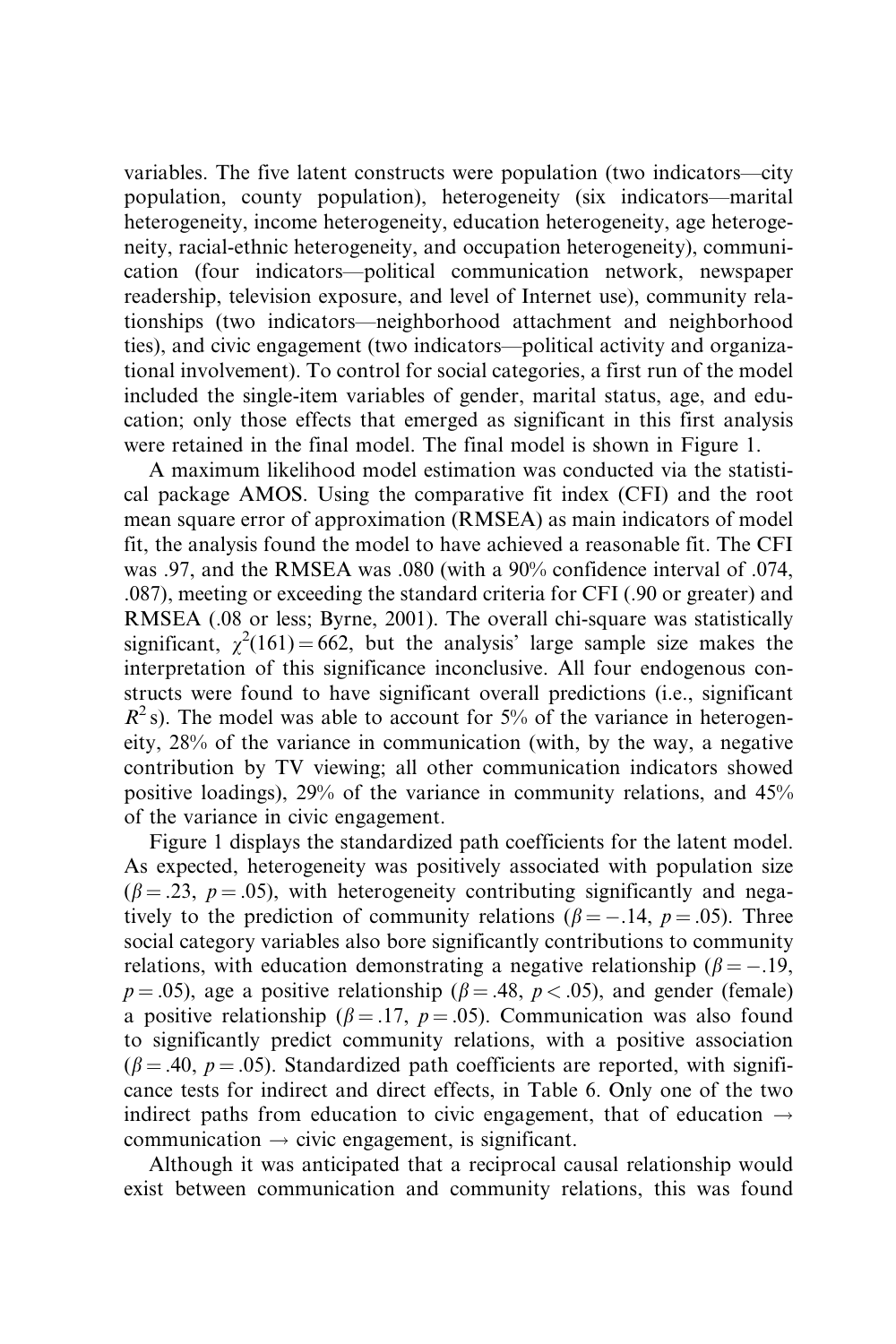| Dependent variable | Predictor variables | Indirect effects   | Direct effects             |
|--------------------|---------------------|--------------------|----------------------------|
| Diversity          | Population          |                    | $.23(2.37)^*$              |
| $R^2 = .05$        |                     |                    |                            |
| Community          | Population          | $-.03$             |                            |
| Relations          | Diversity           | .01                | $-.14$ (2.17) <sup>*</sup> |
| $R^2 = .29$        | Education           | .22 $(2.09)^*$     | $-.19(-1.98)$ *            |
|                    | Age                 | $-.02$             | .48 $(5.29)$ ***           |
|                    | Gender (female)     | $-.01$             | .17 $(2.97)$ **            |
|                    | Married             | .06                |                            |
|                    | Communication       | $-.02$             | $.40(2.40)$ *              |
| Communication      | Population          | .004               |                            |
| $R^2 = .28$        | Diversity           | .02                |                            |
|                    | Community relations | .01                | $-.14$                     |
|                    | Education           | .01                | $.57(4.26)$ ***            |
|                    | Age                 | $-.06$             |                            |
|                    | Gender (female)     | $-.02$             |                            |
|                    | Married             | $-.01$             | $.15(2.20)^*$              |
| Civic              | Population          | .004               |                            |
| engagement         | Diversity           | .02                |                            |
| $R^2 = .45$        | Community relations | $-.08$             | $-.03$                     |
|                    | Education           | .35 $(2.90)^{a**}$ |                            |
|                    | Age                 | $-.05$             |                            |
|                    | Gender (female)     | $-.02$             | $-.12 (-2.30)^*$           |
|                    | Married             | .09                | $.13(2.27)^*$              |
|                    | Communication       | $-.05$             | $.63(3.98)$ ***            |

TABLE 6 Decomposition of Indirect and Effects for the Structural Equation Model

Note. Standardized path coefficients are reported, with significance tests for indirect and direct effects. For indirect effects, the test reported is the Sobol test (Preacher & Leonardelli,  $2003$ ). For direct effects, the test is the critical value (assessed via the t).

"Only one of the two indirect paths from education to civic engagement, that of education  $\rightarrow$ communication  $\rightarrow$  civic engagement, is significant, and the Sobel test is reported for that path only.

\* $p < .05.$  \*\* $p < .01.$  \*\*\* $p < .001.$ 

not to be the case. The path leading from community relations back to communication was not significant ( $\beta = -1.14$ , *ns*). Two social category variables were found to be significant positive predictors of communication: education ( $\beta = .57$ ,  $p < .05$ ) and married ( $\beta = .15$ ,  $p = .05$ ).

In the prediction of civic engagement, three significant predictors emerged. However, an anticipated relationship between community relations and civic engagement was found to be nonsignificant ( $\beta = -0.03$ , *ns*). The three significant predictors were gender (female) ( $\beta = -.12$ ,  $p = .05$ ), married ( $\beta = .13$ ,  $p = .05$ ), and communication ( $\beta = .63$ ,  $p < .05$ ).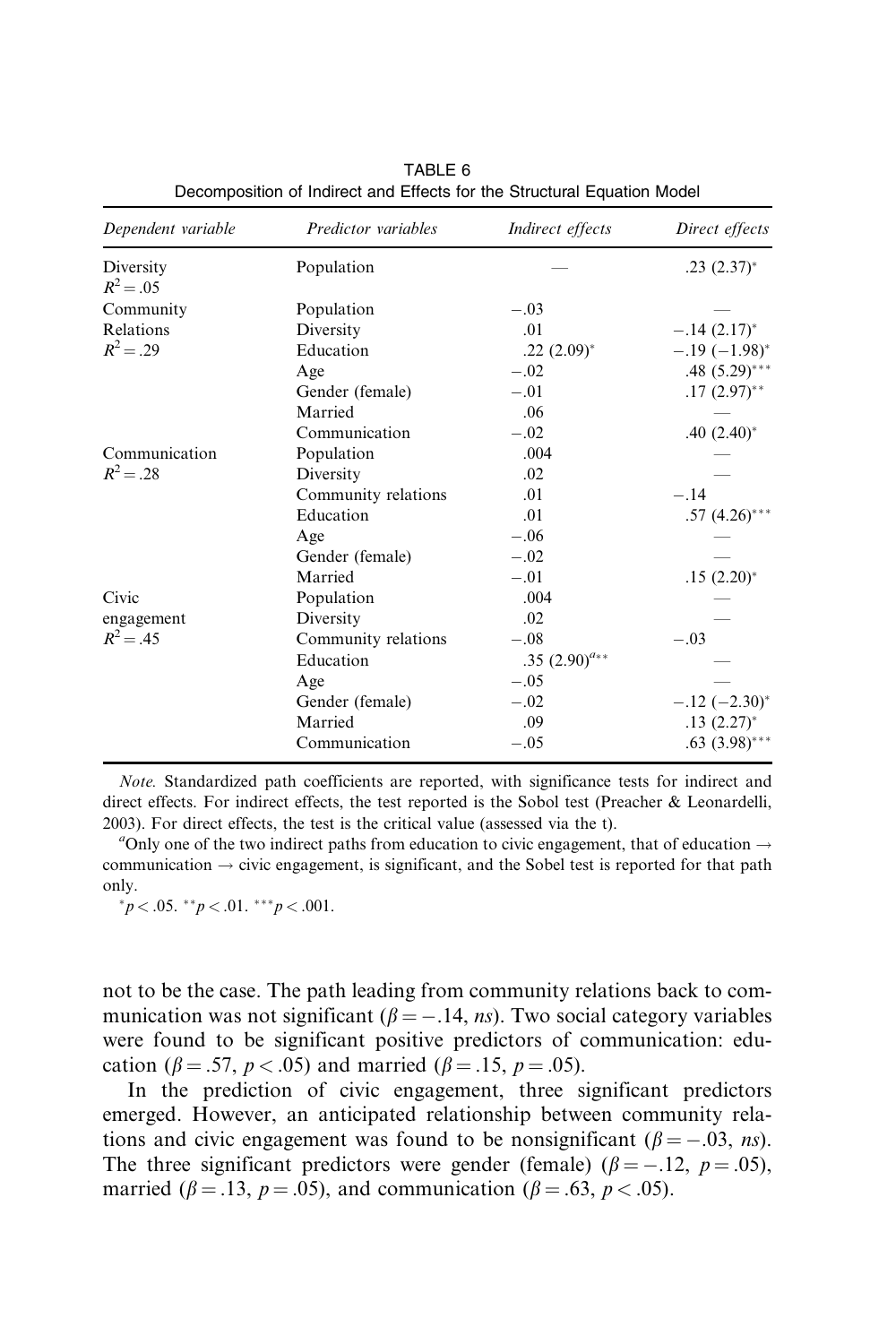In addition, we conducted hierarchical regressions predicting political activity and organizational involvement,<sup>9</sup> as well as a summary measure combining the two measures of civic engagement.<sup>10</sup>

#### **DISCUSSION**

Results corresponding to our research questions provide a less-thanimpressive endorsement of the linear hypothesis and/or structural pluralism. The data do tend to support the link between community size as

<sup>10</sup>Finally, the two measures of political participation and organizational involvement, which are highly correlated ( $r = .61$ ,  $p < .001$ ), were standardized and summed up for a summary measure of civic engagement. The same regression strategy was followed in predicting the summary measure, with a similar pattern of significant predictors found. Internet use emerges as a significant predictor in both regressions, including that with community-level population and heterogeneity controlled. Thus, there may be some additive component to civic activities stimulated by Internet use. In the final equation with census data included, married marital status is a significant predictor ( $\beta = .18$ ,  $p < .001$ ); other significant predictors are neighborhood ties ( $\beta = .11$ ,  $p < .04$ ), political discussion network ( $\beta = .34$ ,  $p < .001$ ), and newspaper readership ( $\beta = .18$ ,  $p < .001$ ). When community-level variables are excluded, perceptions of the political communication climate ( $\beta = -12$ ,  $p < .03$ ), time spent watching TV ( $\beta = -10$ ,  $p < .04$ ), and White ethnicity ( $\beta = -10$ ,  $p < .03$ ) emerge as significant predictors. Thus, although the heterogeneity and population variables exert their influence through other variables, they fail to appear as significant predictors in the final equation when included.

<sup>&</sup>lt;sup>9</sup>Contact the authors for a copy of these tables. Variables were entered in the following blocks: heterogeneity and population measures, followed by social categories, then community relations variables, then media use, and finally the two measures of interpersonal communication (political communication network and perceived political communication climate). The community level measures had no significant impact on political activity. With census data and social categories already in the equation, newspaper readership and the political communication network scale were significant. However, community factors are important in predicting organizational involvement, and the key variables include both heterogeneity and city population. Those who live in more diverse communities and larger cities are involved in fewer organizations. Men, married people, and those with more education show greater organizational involvement regardless of the size or heterogeneity of their community. The ethnic significance drops out with community-level controls in place. Similarly, those who watch less television and read the paper more often are involved in more organizations, regardless of community heterogeneity or population, and the same pattern is found for those who discuss politics more often, perceive a more favorable climate for discussing political issues, and have stronger community ties. Again, the order of the blocks was varied to see if variables disappeared or surfaced as significant predictors. We find that the influence of some variables drops below statistical significance. With census and social categories already in the equation, the negative impact of time spent watching TV drops just below significance with neighborhood ties and the political discussion network entered earlier; it appears television's impact is indirect through interpersonal ties and discussion, not time displacement. This is consistent with some of the research in social capital.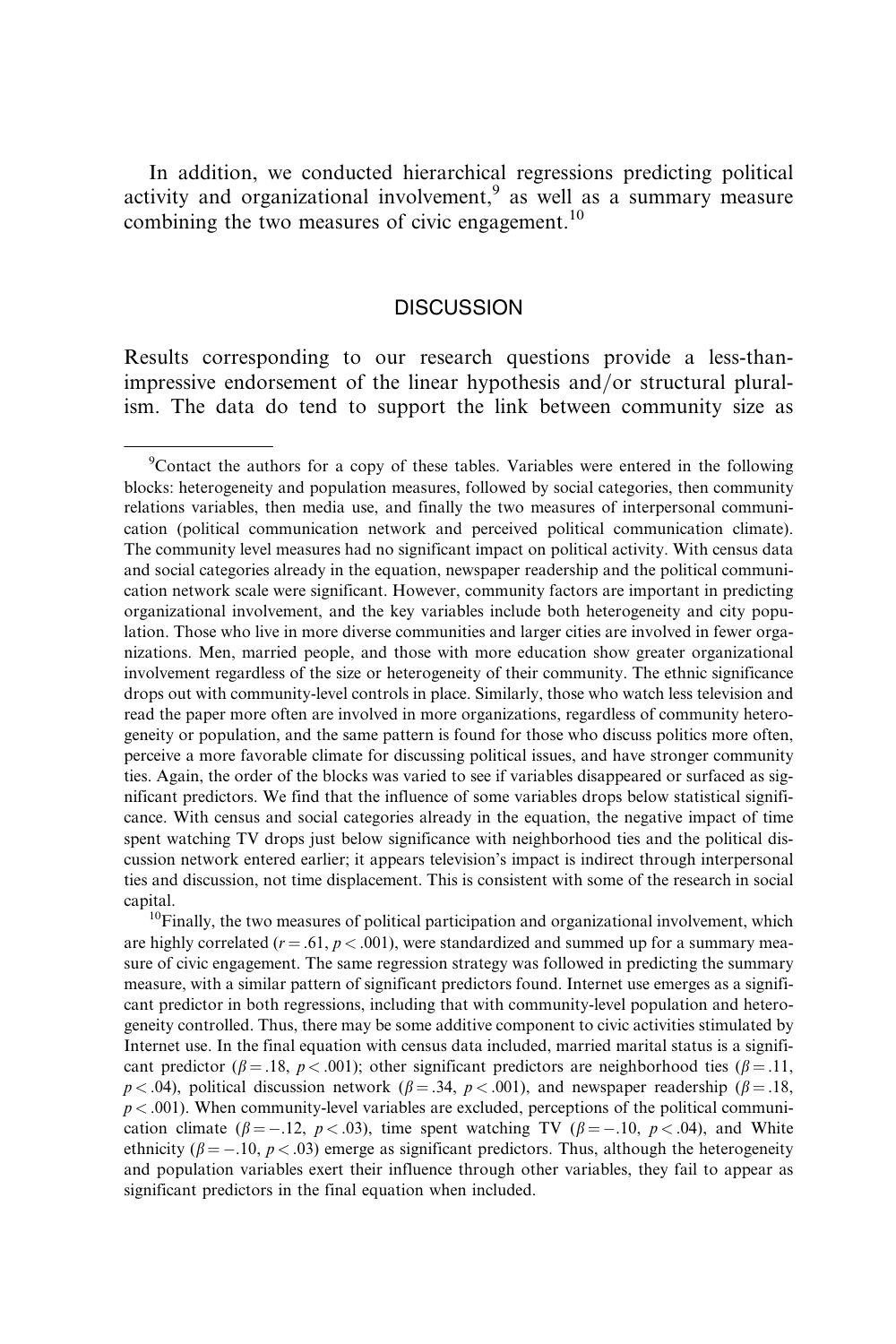indicated by three population measures and community heterogeneity measured in terms of occupation, ethnicity, age, education, income, and marital status. But the pattern is not uniform across all measures of heterogeneity, so we should not expect heterogeneity to act as a conduit for influences of population on people's behaviors. Metropolitan areas themselves vary in terms of their density and their patterns of growth, some with integrated neighborhoods and some quite segregated. Neighborhoods in metro areas also tend to reflect status for a variety of reasons. Thus, when we look at the impact of structural factors, we need to take into account different ''levels,'' from the neighborhood up to the metropolitan area. People act out their involvement in neighborhoods and more immediate surroundings, a fact researchers often tend to ignore. Regions also could be a factor in studying some behaviors.

The next two research questions follow from these results, asking whether indicators of population or heterogeneity impact the measures of people's communication, community connections, and people's civic engagement, or relationships among those three sets of variables.

None of the population measures are correlated with people's community attachment or ties, but some significant correlations are noted for communication and civic engagement. More frequent newspaper readership and more frequent viewing of news on television are found in more populated areas, and there's an indication that political communication is stronger in larger metropolitan areas. A mixed pattern is found for Internet use, and those in metro areas show higher organizational involvement.

We also find that population has little impact on the pattern of generally positive relationships among civic engagement, community relationships, and communication measures. Those more politically active and involved in organizations show stronger attachment to neighborhood and more neighborhood ties. Newspaper reading is related to civic engagement and community relationships, whereas web visits are related positively to civic engagement but negatively related to neighborhood attachment. The interpersonal political communication network and perceptions of the political communication climate are related to civic engagement and community relationships.

Relative to the fairly muted impact of population, heterogeneity at the community or neighborhood level is noteably stronger. The summary scale of heterogeneity is positively related to the amount of time spent watching television and negatively related to Internet use. Furthermore, overall heterogeneity is negatively associated with civic engagement and both neighborhood attachment and ties. Thus, although civic engagement may be higher in larger metropolitan areas, the impact of heterogeneity at the neighborhood level is negative. Of the individual measures of heterogeneity,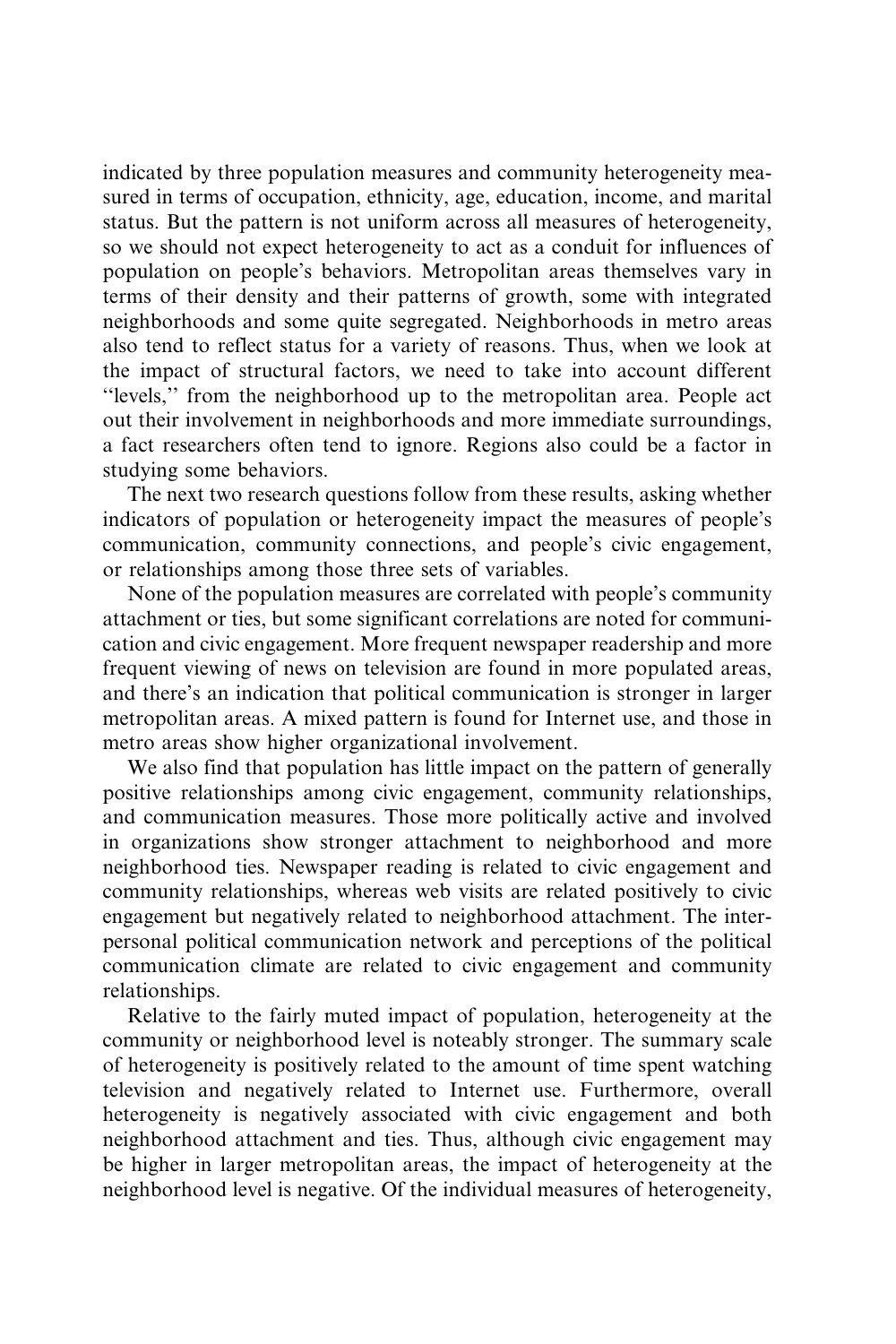racial-ethnic heterogeneity and marital status heterogeneity show the clearest pattern of negative relationships with civic engagement and community relationships.

When community heterogeneity is controlled, there is little change in the pattern of relationships among measures of people's communication behaviors, community attachment and ties, and civic engagement. The positive relationships between civic engagement, community relationships and newspaper readership, and the political communication network persist. The magnitude of the relationship between Internet use and civic engagement does decline substantially but still is significant, as does a negative correlation with neighborhood attachment.

Finally, analysis of our structural model provides evidence that the ''linear hypothesis'' can be combined with structural pluralism, with size measured by population—impacting heterogeneity, which influences the relationships that people have with their community. Concurrently, the social categories that place people within social structures (some varying through life on the basis of achievements, others reflecting one's place in the life cycle and characteristics of birth) influence people's communication patterns and community relationships. A dynamic model with data capturing changes across time would be necessary to sort out this complex of individual and community structural constraints; thus, education influences community relationships negatively and communication patterns positively at a point in time, whereas married people are more civically engaged and more frequent readers of newspapers. Men are more involved in civic and political activities, whereas women are more tied to their communities. As people move into different communities and settle, they continue to age, and perhaps advance their education and change their marital status, and communities grow and diversify. Although we do know that people select homes on the basis of schools when they have children, we also know that jobs are a constraint. These same social categories also affect people differentially through time. Given the dynamic changes affecting cities today (emptying neighborhoods in central cities, challenged first-ring suburbs, little job growth, and more limited mobility), we need to pay more attention to this set of relationships between community level and individual social constraints. Stamm's (1985) effort to see how people's communication patterns—specifically newspaper readership—are related to community ties in a dynamic model provides an example of the type of work that is needed.

The relationship between communication and community relationships is a complicated one. We posited a reciprocal relationship between the two sets of variables but the influence of communication emerges as the important one in this static model. As it turns out, communication variables are quite significant in predicting civic engagement, whereas the path from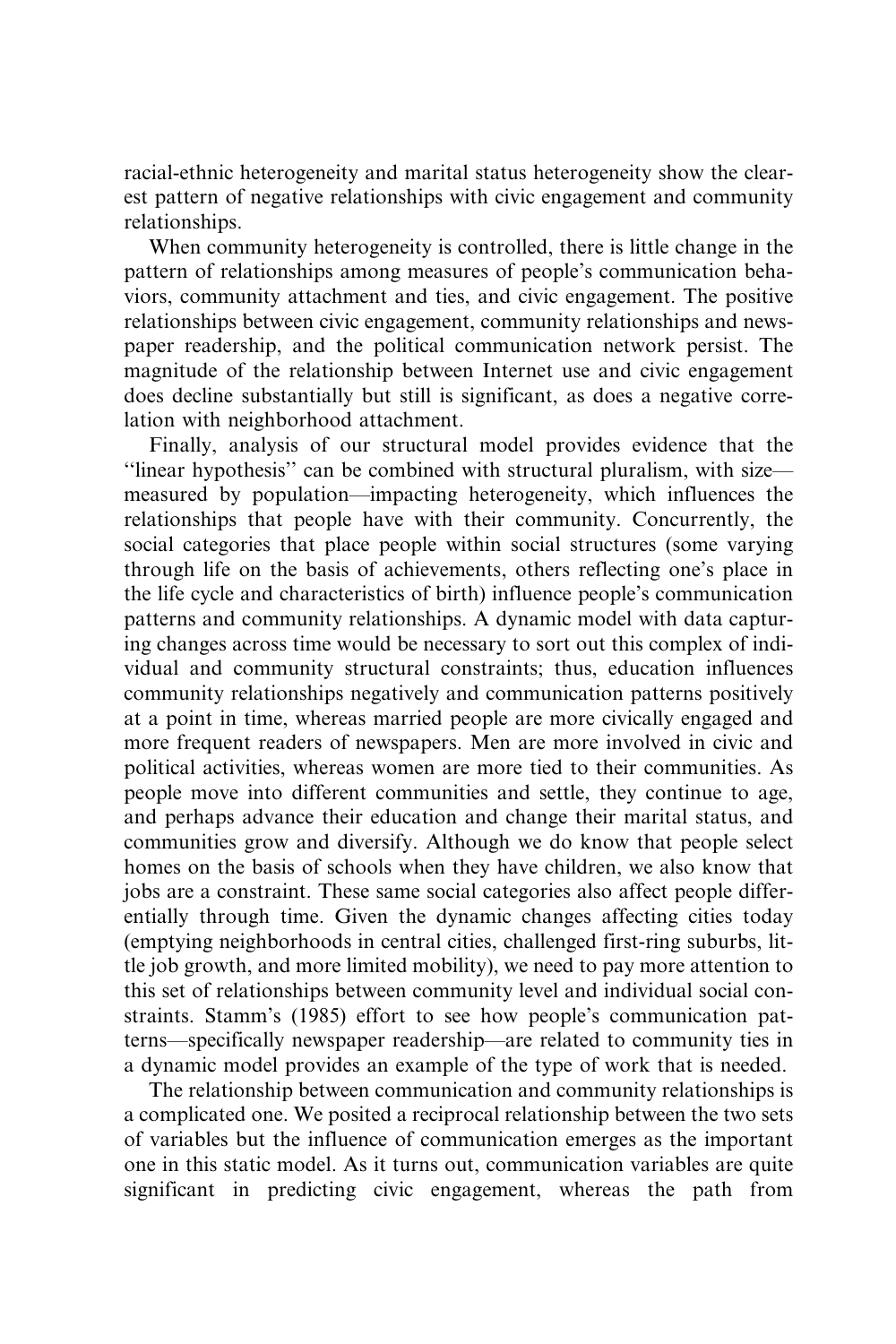community relations falls below significance within the model, suggesting that community relationships may impact different types of civic engagement than those featured here. Examining the communication variables impacting civic engagement, we can say that people's civic engagement belonging to organizations and level of political activity—is positively impacted by the level of one's involvement in a political communication network, more frequent readership of a newspapers, lower television exposure, and more frequent Internet use. Clearly, the pattern of relationships confirms the centrality of communication to practice of civic life.

This study has a national focus, but it represents a slice in time. With a rapidly changing media landscape and equally significant changes in demographics and urban centers, we need to expand our communication measures to include use of the Internet and mobile technologies and how they affect people's relationships with their communities and their involvement in the public arena. We also need to consider the breadth and stability of the concept of civic engagement, particularly across the life cycle.

#### **REFERENCES**

- Abrahamson, M., & Carter, V. J. (1986). Tolerance, urbanism and religion. American Sociological Review, 51, 287–294.
- Armstrong, C. L. (2006). Revisiting structural pluralism: A two-dimensional conception of community power. Mass Communication and Society, 9, 287–300.
- Armstrong, C. L. (2008). Exploring a two-dimensional model of community pluralism and its effects on the level of transparency in community decision making. Journalism and Mass Communication Quarterly, 85, 807–822.
- Berkowitz, D. (2007). Professional views, community news: Investigative reporting in small US dailies. Journalism, 8, 551–558.
- Berkowitz, D., & TerKeurst, J. V. (1999). Community as interpretive community: Rethinking the journalist-source relationship. Journal of Communication, 49, 125–136.
- Blau, P. H. (1977). *Inequality and heterogeneity: A primitive theory of social structure*. New York: The Free Press.
- Byrne, B. M. (2001). Structural equation modeling with AMOS: Basic concepts, applications, and programming. Mahwah, NJ: Erlbaum.
- Campbell, A., Converse, P., & Rodgers, W. (1976). The quality of American life. New York: Russell Sage.
- Coleman, J. S. (1961). Analysis of social structures and simulation of social processes with electronic computers. Educational and Psychological Measurement, 21, 203–218.
- Coleman, J. S. (1964). Collective decisions. Sociological Inquiry, 34, 16–181.
- Coleman, J. S. (1980). The structure of society and the nature of social research. Knowledge, 1, 333–350.
- Coleman, J. S. (1988). Social capital in the creation of human capital. American Journal of Sociology, 95, S95–S120.
- Coleman, J. S. (1990). Foundations of social theory. Cambridge, MA: Harvard University Press.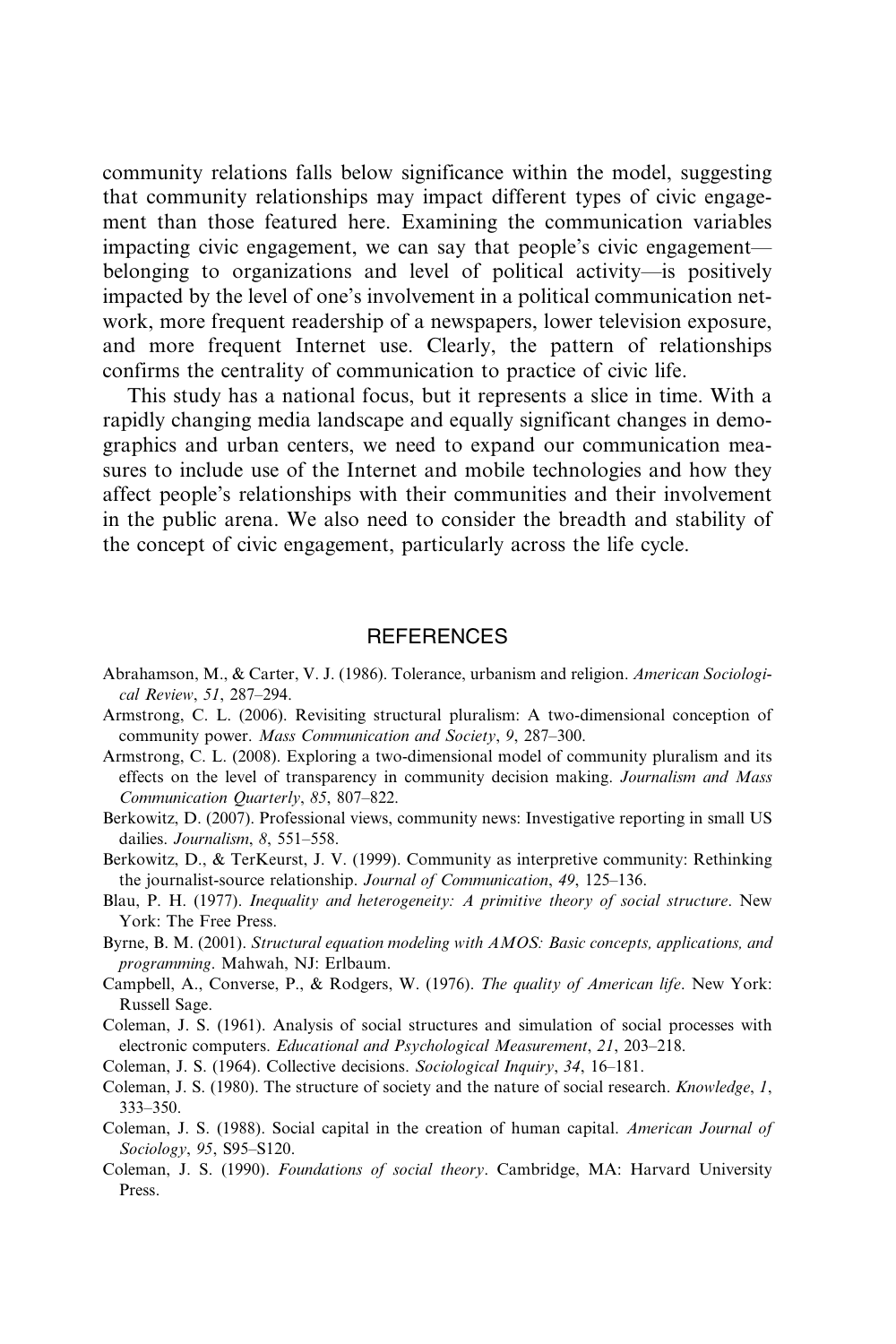- Demers, D. K. (1994). Relative constancy hypothesis, structural pluralism and national advertising expenditures. Journal of Media Economics, 7, 31–48.
- Demers, D. K. (1996). Corporate newspaper structure, editorial page vigor and social change. Journalism Quarterly, 73, 857–877.
- Demers, D. K. (1998). Structural pluralism, corporate newspaper structure, and news source perceptions: Another test of the editorial vigor hypothesis. Journalism and Mass Communication Quarterly, 75, 572–592.
- Donohue, G. A., Olien, C. N., & Tichenor, P. J. (1985). Reporting conflict by pluralism, newspaper type and ownership. Journalism Quarterly, 62, 489–499, 507.
- Donahue, G. A., Olien, C. N., & Tichenor, P. J. (1989). Structure and constraints on community newspaper gatekeepers. Journalism Quarterly, 66, 807-812, 845.
- Dudley, R. L., & Gitelson, A. R. (2002). Political literacy, civic education, and civic engagement: A return to political socialization? Applied Developmental Science, 6, 175–182.
- Dunwoody, S., & Griffin, R. J. (1999). Structural pluralism and media accounts of risk. In D. Demers & K. Viswanath (Eds.), Mass media, social control, and social change: A macrosocial perspective (pp. 139–158). Ames: Iowa State University Press.
- Harry, J. C. (2001). Covering conflict: A structural-pluralist analysis of how a small-town and a big-city newspaper reported an environmental controversy. Journalism and Mass Communication Quarterly, 78, 419–436.
- Hindman, D. B. (1996). Community newspapers, community structural pluralism, and local conflict with nonlocal groups. Journalism and Mass Communication Quarterly, 73, 708–721.
- Hindman, D., & Homstad, C. (2000, November). Community structural pluralism and newspaper adoption and use of information technologies. Paper presented at the annual conference of the Midwest Association for Public Opinion Research, Chicago, IL.
- Hindman, D. B., Littlefield, R., Preston, A., & Neumann, D. (1999). Structural pluralism, ethnic pluralism, and community newspapers. Journalism and Mass Communication Quarterly, 76, 250–263.
- Hooghe, M. (1999). Participation and the formation of social capital: An exploration of the causal relation between participation and social attitude. Sociologische Gids, 46, 494–520.
- Janowitz, M. (1952). The community press in an urban setting: The social elements of urbanism. Chicago: University of Chicago Press.
- Jeffres, L. W., Bracken, C., Jian, G., & Casey, M. (2009). The impact of third places on community quality of life. Applied Research in Quality of Life, 13, 333–345.
- Jeffres, L. W., Cutietta, C., Sekerka, L., & Lee, J. (2000). Newspapers, pluralism and diversity in an urban context. Mass Communication & Society, 3, 157–184.
- Jeffres, L. W., Neuendorf, K. A., Bracken, C. C., & Atkin, D. (2008). Impact of cosmopoliteness and communication on people's quality of life perceptions. The Open Communication Journal, 2, 17–22.
- Kasarda, J., & Janowitz, M. (1974). Community attachment in mass society. American Sociological Review, 39, 328–339.
- Mackun, P. J. (2005, September). Population change in metropolitan and micropolitan statistical areas 1990–2003. Current Population Reports.
- Marsden, P. V. (2005). The sociology of James S. Coleman. Annual Review of Sociology, 31, 1–24.
- Mayer, N. (2003). The political consequences of "social capital": The case of France. Revue Internationale de Politique Comparee, 10, 381–395.
- Milbrath, L. W. (1965). Political participation: How and why do people get involved in politics? Chicago: Rand McNally.
- Olien, C. N., Donohue, G. A., & Tichenor, P. J. (1978). Community structure and media use. Journalism Quarterly, 55, 445–455.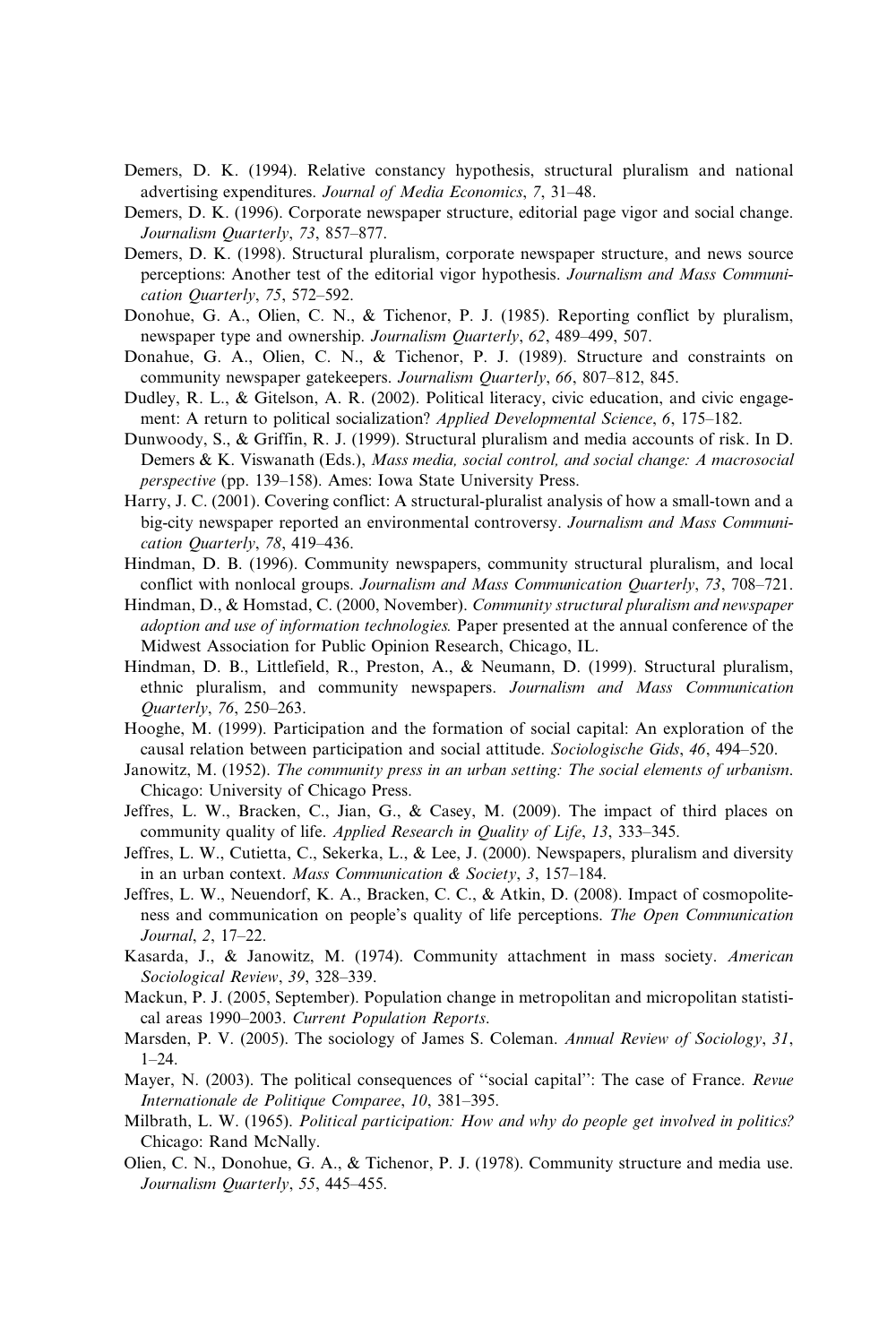- Olien, C. N., Tichenor, P. J., Donohue, G. A., Sandstrom, K. L., & McLeod, D. M. (1990). Community structure and editor opinions about planning. Journalism Quarterly, 67, 119–127.
- Pollock, J. (2007). Tilted mirrors: Media alignment with political and social change—A community structure approach. Cresskill, NJ: Hampton.
- Pollock, J. D., Piccillo, C., Leopardi, D., Gratale, S., & Cabot, K. (2005). Nationwide newspaper coverage of Islam post-September 11: A community structure approach. Communication Research Reports, 22, 15–27.
- Preacher, K. J., & Leonardelli, G. J. (2003). Calculation for the Sobel test. Retrieved April 22, 2010, from http://www.people.ku.edu/~preacher/sobel/sobel.htm
- Price, B. (2002). Social capital and factors affecting civic engagement as reported by leaders of voluntary associations. The Social Science Journal, 39, 119–127.
- Putnam, R. D. (1995). Bowling alone: America's declining social capital. Journal of Democracy, 6, 65–78.
- Rothenbuhler, E. W., Mullen, L. J., DeLaurell, R., & Ryu, C. R. (1996). Communication, community attachment and involvement. Journalism & Mass Communication Quarterly, 73, 445–466.
- Scheufele, D. A., Nisbet, M. C., Brossard, D., & Nisbet, E. C. (2004). Social structure and citizenship: Examining the impacts of social setting, network heterogeneity, and informational variables on political participation. Political Communication, 21, 315–338.
- Stamm, K. R. (1985). Newspaper use and community ties: Toward a dynamic theory. Norwood, NJ: Ablex.
- Stamm, K. R., Emig, A. G., & Hesse, M. B. (1997). The contribution of local media to commmunity involvement. Journalism & Mass Communication Quarterly, 74, 97-107.
- Tichenor, P. J., Donohue, G. A., & Olien, C. N. (1973). Mass communication research: Evolution of a structural model. Journalism Quarterly, 50, 419–425.
- Tichenor, P. J., Donohue, G. A., & Olien, C. N. (1980). Community conflict and the press. Beverly Hills, CA: Sage.
- Toennies, F. (1957). Community and society (C. P. Loomis, Trans.). New York: Harper Torchbook. (Original work published 1887).
- Viall, E. K. (1992). Measuring journalistic values: A cosmopolitan/community continuum. Journal of Mass Media Ethics, 7, 41–53.
- Wilson, T. C. (1986). Community population size and social heterogeneity: An empirical test. American Journal of Sociology, 91, 1154–1169.
- Wirth, L. (1938). Urbanism as a way of life. American Journal of Sociology, 44, 3–24.